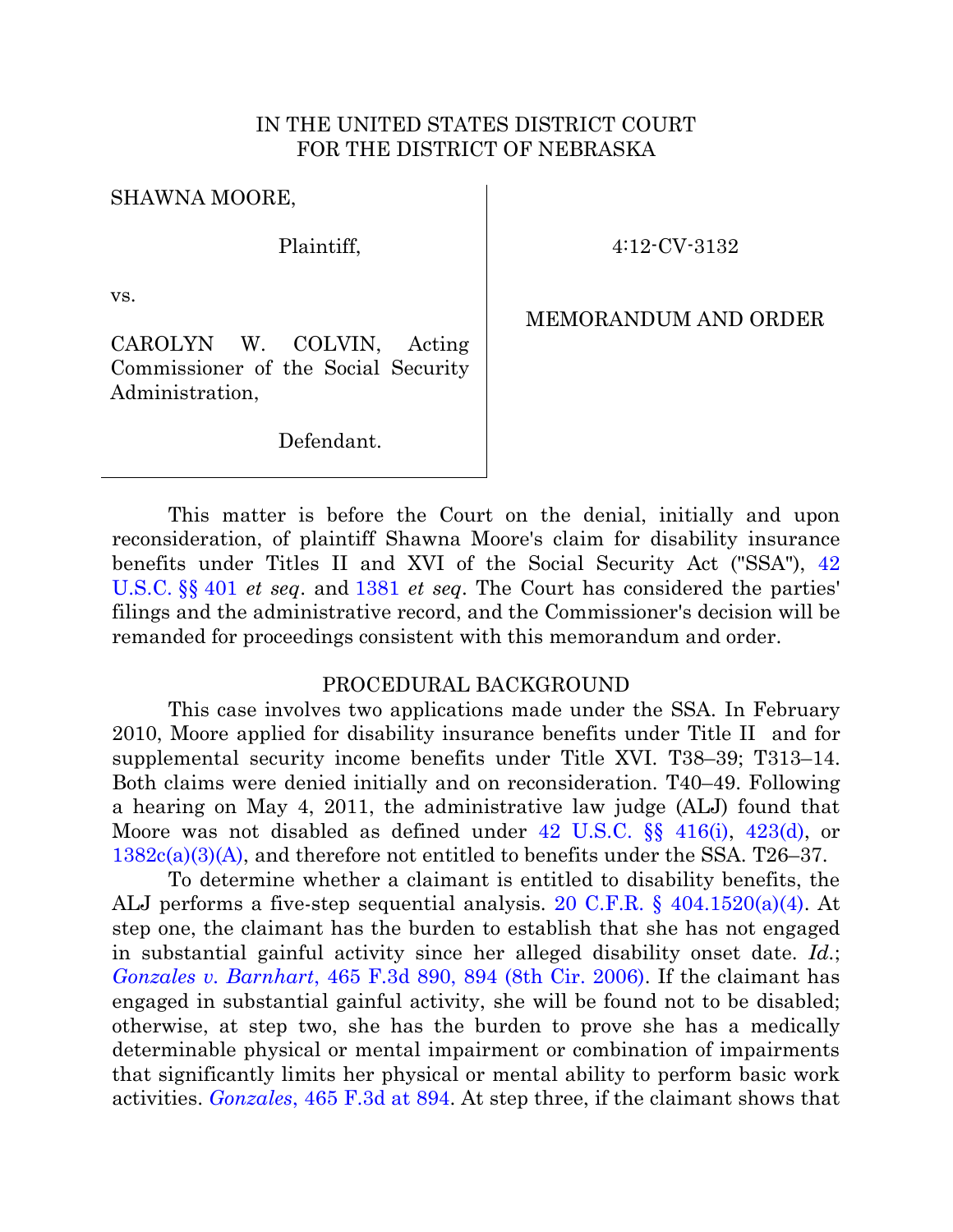her impairment meets or equals a presumptively disabling impairment listed in the regulations, she is automatically found disabled and is entitled to benefits. *Id.* Otherwise, the analysis proceeds to step four, but first, the ALJ must determine the claimant's residual functional capacity (RFC), which is used at steps four and five.  $\S$  404.1520(a)(4). At step four, the claimant has the burden to prove she lacks the RFC to perform her past relevant work. *Gonzales*[, 465 F.3d at 894.](http://westlaw.com/find/default.wl?ft=Y&referencepositiontype=S&rs=btil2.0&rp=%2ffind%2fdefault.wl&serialnum=2010493996&fn=_top&referenceposition=894&findtype=Y&vr=2.0&db=0000506&wbtoolsId=2010493996&HistoryType=F) If the claimant can still do her past relevant work, she will be found not to be disabled; otherwise, at step five, the burden shifts to the Commissioner to prove, considering the claimant's RFC, age, education, and work experience, that there are other jobs in the national economy the claimant can perform. *Id.*

Moore has alleged that she has been disabled since December 31, 2009, primarily as a result of several mental impairments: an anxiety-related disorder and/or posttraumatic stress disorder (PTSD) with panic attacks; affective (mood) disorders, including bipolar affective disorder and major depression; attention deficit disorder; and mild mental retardation.<sup>1</sup> T28, 33, 38–39, 44, 84, 149, 310, 313–14. At the time of the administrative hearing in May 2011, Moore was 36 years old. T325.

In this case, at step one, the ALJ found that Moore had not engaged in substantial gainful activity since her alleged disability onset date of December 31, 2009. T28. At step two, the ALJ found that Moore had the following severe impairments: bipolar affective disorder, attention deficit disorder, PTSD, and borderline intellectual functioning.<sup>2</sup> T28. Next, at step three, the ALJ found that Moore's impairments, considered singly and in combination, did not meet or medically equal a presumptively disabling listed impairment. T29–31.

The ALJ found that Moore had the RFC to perform a full range of work at all physical exertional levels, with several non-exertional (mental) limitations: Moore was limited to simple, routine, and repetitive tasks in a low stress environment, defined as requiring only occasional decision-making

<sup>&</sup>lt;sup>1</sup> SSA regulations and the parties in this case use the term "mental retardation." However, because that term can be inaccurate and is offensive to many persons, the SSA is transitioning to using the term "intellectual disability" to refer to the same concept. *Talavera v. Astrue*[, 697 F.3d 145, 148 n.2 \(2d Cir. 2012\)](http://westlaw.com/find/default.wl?ft=Y&referencepositiontype=S&rs=btil2.0&rp=%2ffind%2fdefault.wl&serialnum=2028826025&fn=_top&referenceposition=148&findtype=Y&vr=2.0&db=0000506&wbtoolsId=2028826025&HistoryType=F) (quoting *[Proposed Rules: Revised](http://web2.westlaw.com/find/default.wl?cite=75+Fed.+Reg.+51336%E2%80%9301&ft=Y&vr=2.0&rs=WLW13.07&rp=%2ffind%2fdefault.wl&utid=1&fn=_top&mt=FederalGovernment&sv=Split)  [Medical Criteria for Evaluating Mental Disorders,](http://web2.westlaw.com/find/default.wl?cite=75+Fed.+Reg.+51336%E2%80%9301&ft=Y&vr=2.0&rs=WLW13.07&rp=%2ffind%2fdefault.wl&utid=1&fn=_top&mt=FederalGovernment&sv=Split)* 75 Fed. Reg. 51336–01, 51339 (Aug. 19, [2010\)\)](http://web2.westlaw.com/find/default.wl?cite=75+Fed.+Reg.+51336%E2%80%9301&ft=Y&vr=2.0&rs=WLW13.07&rp=%2ffind%2fdefault.wl&utid=1&fn=_top&mt=FederalGovernment&sv=Split). At times, this Court will use the phrase "mental retardation," because that is the language used by the parties and in the medical records.

<sup>&</sup>lt;sup>2</sup> At step two, the ALJ also found that Moore suffered from asthma, and that it was a severe impairment. T28. The ALJ accounted for Moore's asthma by including additional limitations in Moore's RFC. T28, 32. However, Moore's appeal focuses on her mental conditions, and the Court will not discuss her asthma further.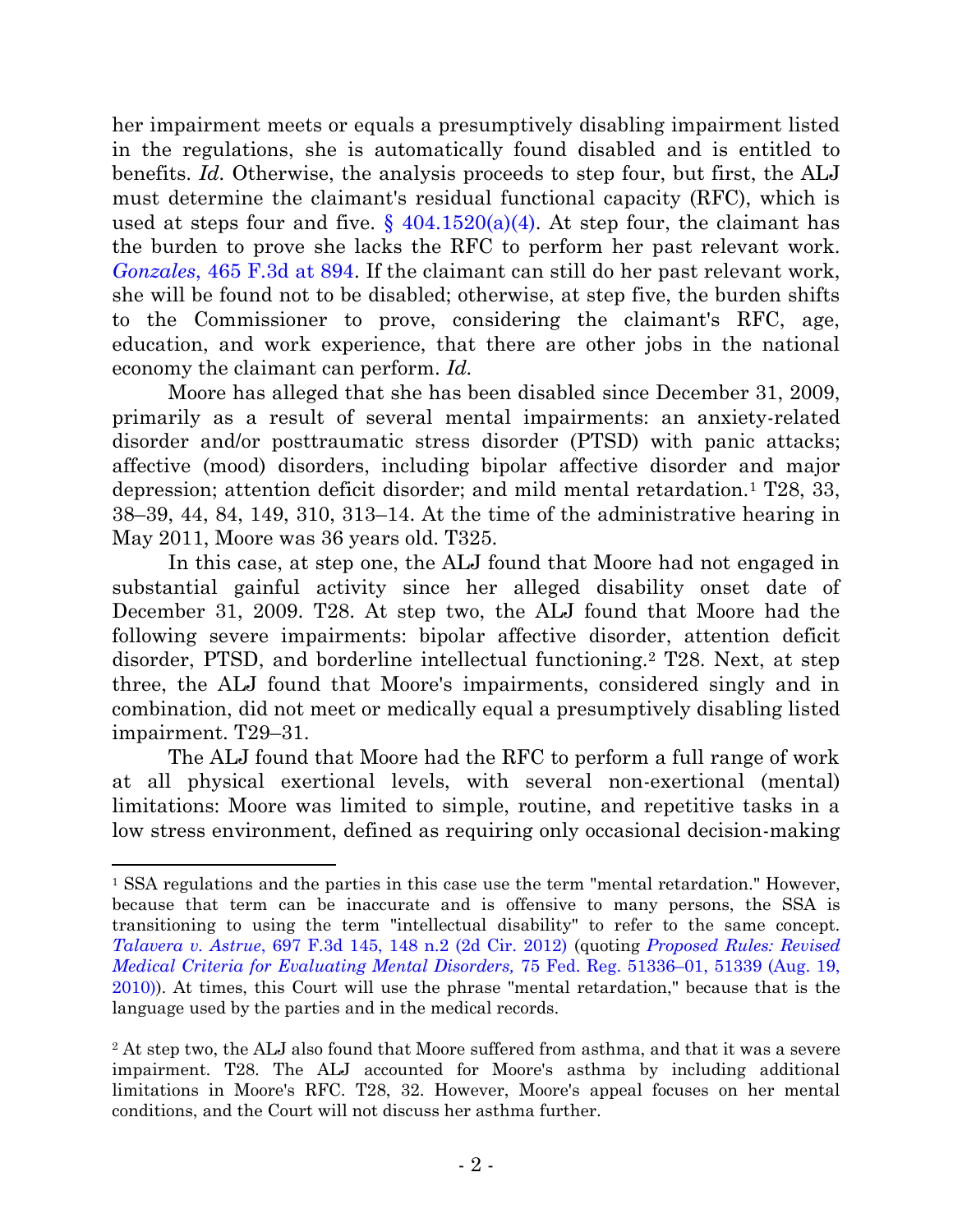and occasional changes in the work setting. Additionally, Moore required work with no interaction with the public and no more than occasional contact with coworkers. T<sub>31</sub>.

At step four, the ALJ found that Moore was unable to perform her past relevant work. T36. And at step five, the ALJ found that Moore could perform jobs that existed in significant numbers in the national economy, based on the testimony of a vocational expert. T36–37. The ALJ provided representative jobs of dishwasher, warehouse worker, and hand packager. T37. So, the ALJ found that Moore was not disabled. T37.

On May 25, 2012, after reviewing additional evidence provided by Moore, the Appeals Council of the Social Security Administration denied Moore's request for review. T1–4. Moore's complaint (filing [1\)](https://ecf.ned.uscourts.gov/doc1/11312555986) seeks review of the ALJ's decision as the final decision of the Commissioner under sentence four of [42 U.S.C.](http://westlaw.com/find/default.wl?ft=L&docname=42USCAS405&rs=btil2.0&rp=%2ffind%2fdefault.wl&fn=_top&findtype=L&vr=2.0&db=1000546&wbtoolsId=42USCAS405&HistoryType=F) § 405(g). *See also* § [1383\(c\)\(3\).](http://web2.westlaw.com/find/default.wl?cite=42+u.s.c.+s+1383&ft=Y&vr=2.0&rs=WLW13.07&rp=%2ffind%2fdefault.wl&utid=1&fn=_top&mt=FederalGovernment&sv=Split)

## **FACTUAL BACKGROUND**

Moore suffers from a number of mental conditions. The administrative record contains extensive documentation of Moore's reports concerning her symptoms, her visits to treatment providers, and their evaluations and treatment notes. The Court has fully reviewed that record, but only the particularly relevant portions will be summarized below.

# **I. Pre-Onset Date Medical and Work History**

Before kindergarten, Moore underwent a psychological evaluation, which found that she fell into the "educable mentally retarded range of intelligence." T296. As a result, she was placed in a developmental kindergarten program, and throughout her education, Moore was enrolled in some special education classes. T181, 192, 288, 295–96. In 1987, when she was 12, Moore underwent an IQ test, and received a full-scale score of 72. T293. This placed her within the limits of "borderline intelligence" and the evaluator stated that Moore met the criteria of "mild educable mental retardation." T293–94. The evaluator noted, however, that Moore tended to give up easily and that Moore may have been more capable than she appeared. T293–94. For example, Moore was able to complete some math questions that she skipped over when given the same questions after the test was over. T293. The evaluator also found that developmentally, Moore was functioning at a high 6-year-old level. T294. Eventually, Moore dropped out of school after completing the ninth grade. T114, 181, 191, 326–27.

Moore has had a tragic and tumultuous family life. As a child, Moore was abused—sexually, physically, and emotionally—by her father. T187, 282–83. She moved out of her parents' house when she was 16 and married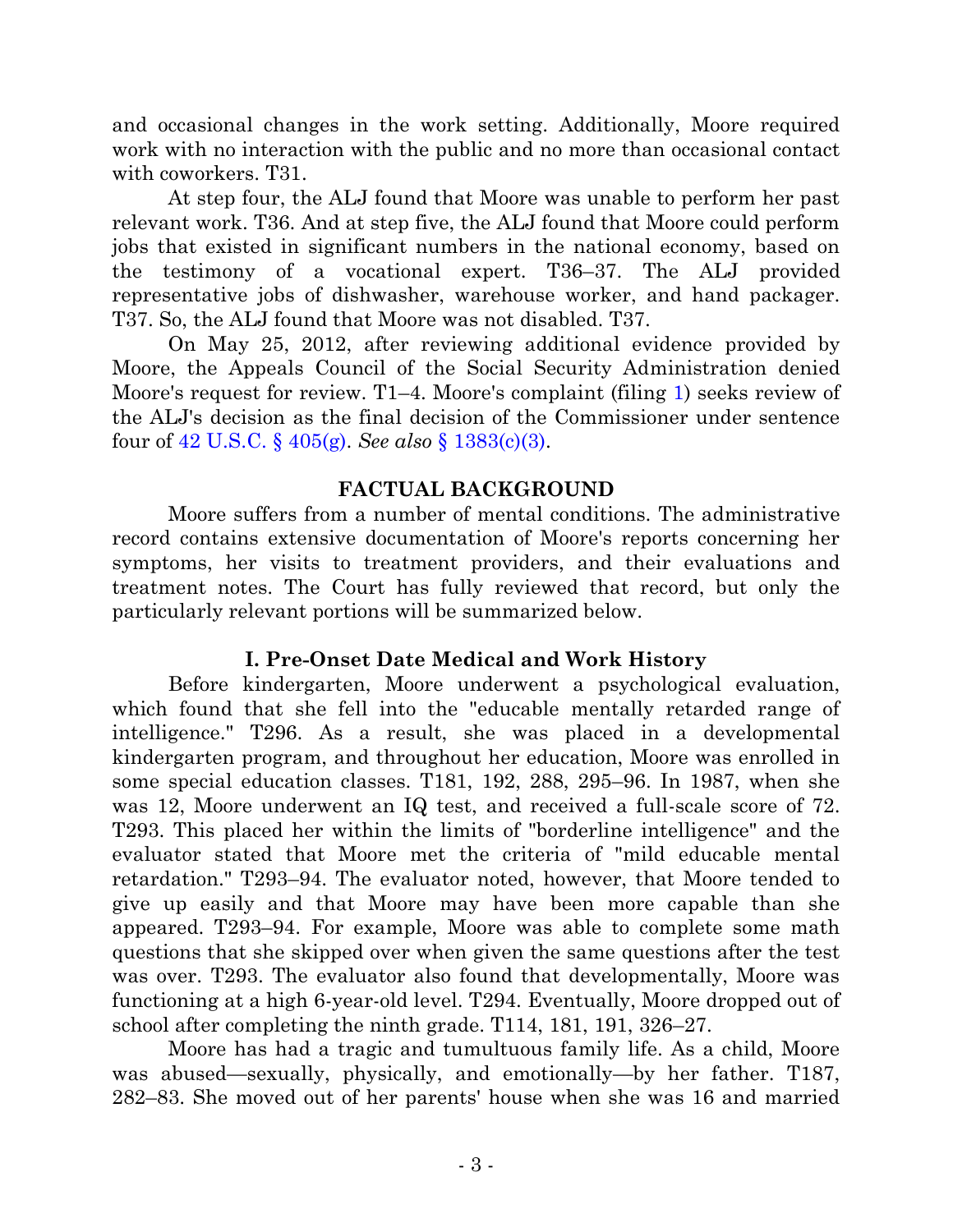quickly. T187. Her first husband was also physically and emotionally abusive, and they divorced after 9 years. T187, 191, 282. Moore's first marriage produced two children, who were ages 17 and 18 at the time of the hearing in May 2011. T187, 191, 339. Throughout the relevant time period, those children lived with their father or his parents. T191, 283, 339. At one point Moore reported that she had "very little to no contact" with her children because their father did not allow it. T191. But at the hearing before the ALJ, she stated that she could see them whenever she wanted to go see them, although she usually called. T339. In 2001, Moore married her second husband. T283. This relationship, fortunately, was not abusive. T187, 282. As a result of her second marriage, Moore gained four step-grandchildren, who were ages 3, 4, 7, and 9 at the time of the hearing. T334.

Although the record contains no medical notes prior to Moore's alleged disability onset date of late 2009, there is evidence that anxiety and depression have troubled Moore for many years. T266. In 2000, Moore was hospitalized following a suicide attempt. T181, 192, 281–82. She was also reportedly diagnosed with PTSD around that time. T282. Some years later, her father, who had been incarcerated for his sexual abuse of Moore, was released from prison. Moore later reported that she became more anxious following his release and more reluctant to go out in public. T191–92. And for years prior to her alleged disability onset date, Moore was troubled by nightmares of abuse by her father. T266.

Since 1995, Moore has worked in a number of jobs. From 1995 to 2009, she worked for various employers as a cashier, short-order cook, and waitress. T115. Some of these were full-time positions. T115, 328–330. For some significant period of time, she also worked as a cashier for one or more retail stores for 25-30 hours a week. T115, 329. Most recently, Moore worked for about 6 months as a waitress, until December 31, 2009, when she was fired. Moore later explained that she was fired because she missed work a lot, was having panic attacks, and "couldn't keep up with what they wanted." T130, 238, 328.

## **II. Medical and Disability Records**

On March 2, 2010, Moore met with Y.Z. Leonard, APRN, for a psychiatric evaluation. T181. Moore reported worsening depression over the past few months and complained of severe insomnia. She was still having nightmares of being abused by her father, and was sleeping an average of only 2 to 3 hours a day. Moore complained of being exhausted and experiencing a lack of concentration, focus, and motivation; feeling hopeless and helpless; and experiencing social isolation. T181. She rated her depression as a 10 out of 10 but denied suicidal ideation, and she was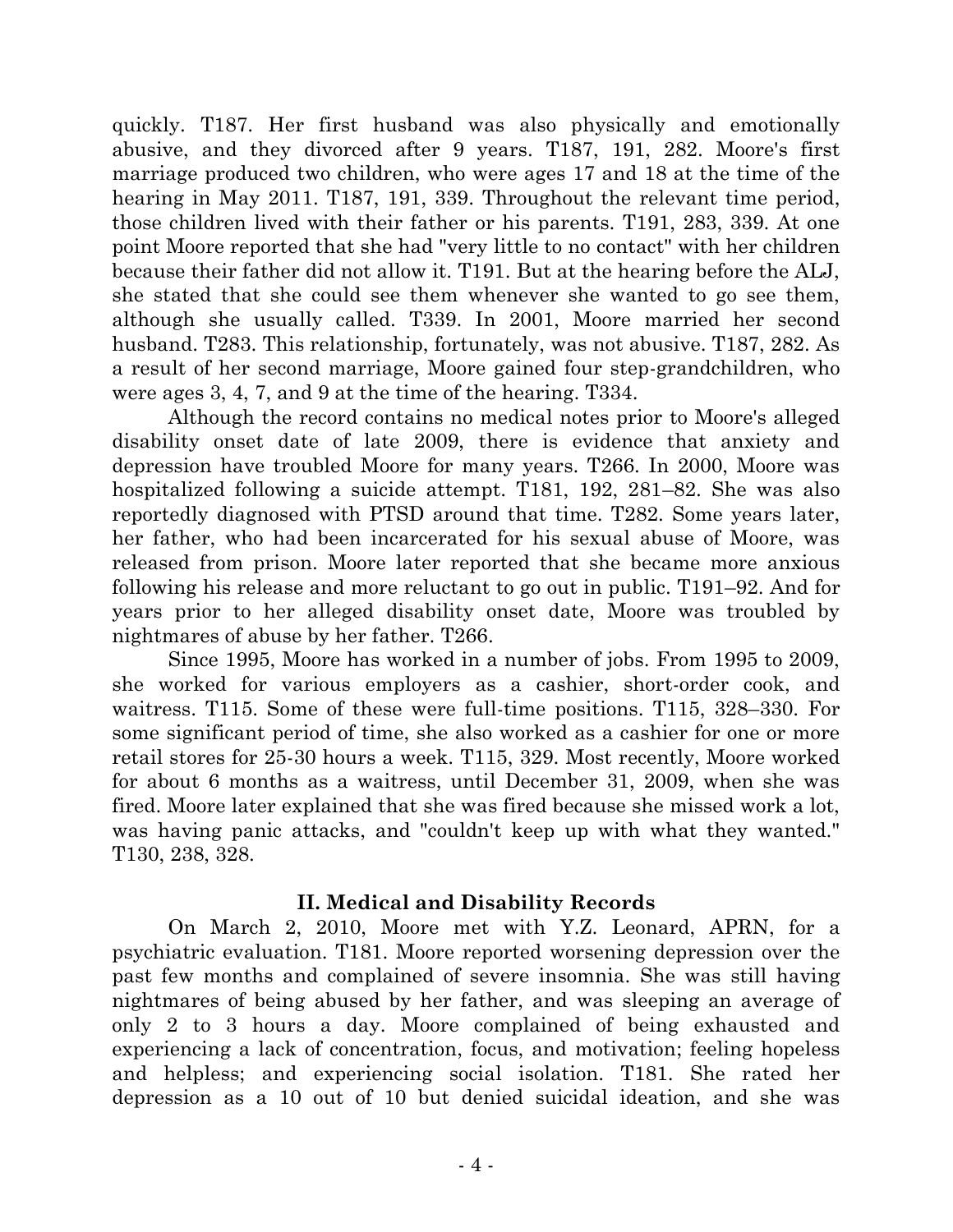irritable and had anger problems. T181. In a mental status examination, Leonard found that Moore's memory and cognitive functioning were within the "wide range of normal." T182. However, Leonard found that Moore's attention span and concentration were "severely impaired." Leonard diagnosed Moore with major depressive disorder, recurrent, severe and assigned a Global Assessment of Functioning (GAF) score of 50.<sup>3</sup> T182.

Moore described her symptoms in several "disability reports" from March and April 2010. She was still having trouble sleeping due to her nightmares and would take an hour-long nap every other day. T138. Moore reported experiencing "anxiety reactions" or panic attacks, which she described as feeling that someone was "going to get [her]. And I feel [like] my chest is going to have a heart attack." T138–39; *see also* T116, 130. Moore stated that these happened every day and lasted from 30 minutes to 2 hours. Moore reported that being alone, driving, and being at work made her anxious, and that being around a lot of people made her condition worse. Calling her husband or her aunt, or being with her husband, helped her to calm down. T139.

Moore described her activities of daily living in the same report. She visited with her family and her friend "Sar," who lived nearby, almost every day, for about 30 minutes. Moore had no other social activities. T136, 140. Her conditions made it so she did not want to spend much time with family or friends because she would get stressed and have panic attacks. T136, 139. This also caused her to limit her driving and made it so she did not want to go anywhere. T138. At some time between approximately March and May 2010, Moore and her husband separated, and Moore began to live on her own. T266, 281, 326. She remained in the same home, and her husband moved out. T266.

In May 2010, Moore was examined by psychologist Sheryl Shundoff, Ph.D. Moore's reported symptoms remained more or less the same. T192. She experienced nightmares two to three times a week. T191. Moore reported she had become more anxious since her father had been released from prison, and feared being in public alone. She would not go out in public without her husband or a relative, and she avoided driving alone unless absolutely

<sup>&</sup>lt;sup>3</sup> A GAF score represents "the clinician's judgment of the individual's overall level of functioning," not including impairments due to physical or environmental limitations. *See* American Psychiatric Association, *Diagnostic and Statistical Manual of Mental Disorders* 32 (4th ed. 2000) [hereinafter, "*DSM-IV*"]. The GAF scale is divided into ten ranges of functioning, with a score of 100 representing superior functioning. *Id.* at 32–34. A score in the range of 41 to 50 signifies that the person suffers from "serious" symptoms, such as suicidal ideation, or has "any serious impairment in social, occupational, or school functioning (e.g., no friends, unable to keep a job). *DSM-IV* at 34 (emphasis supplied).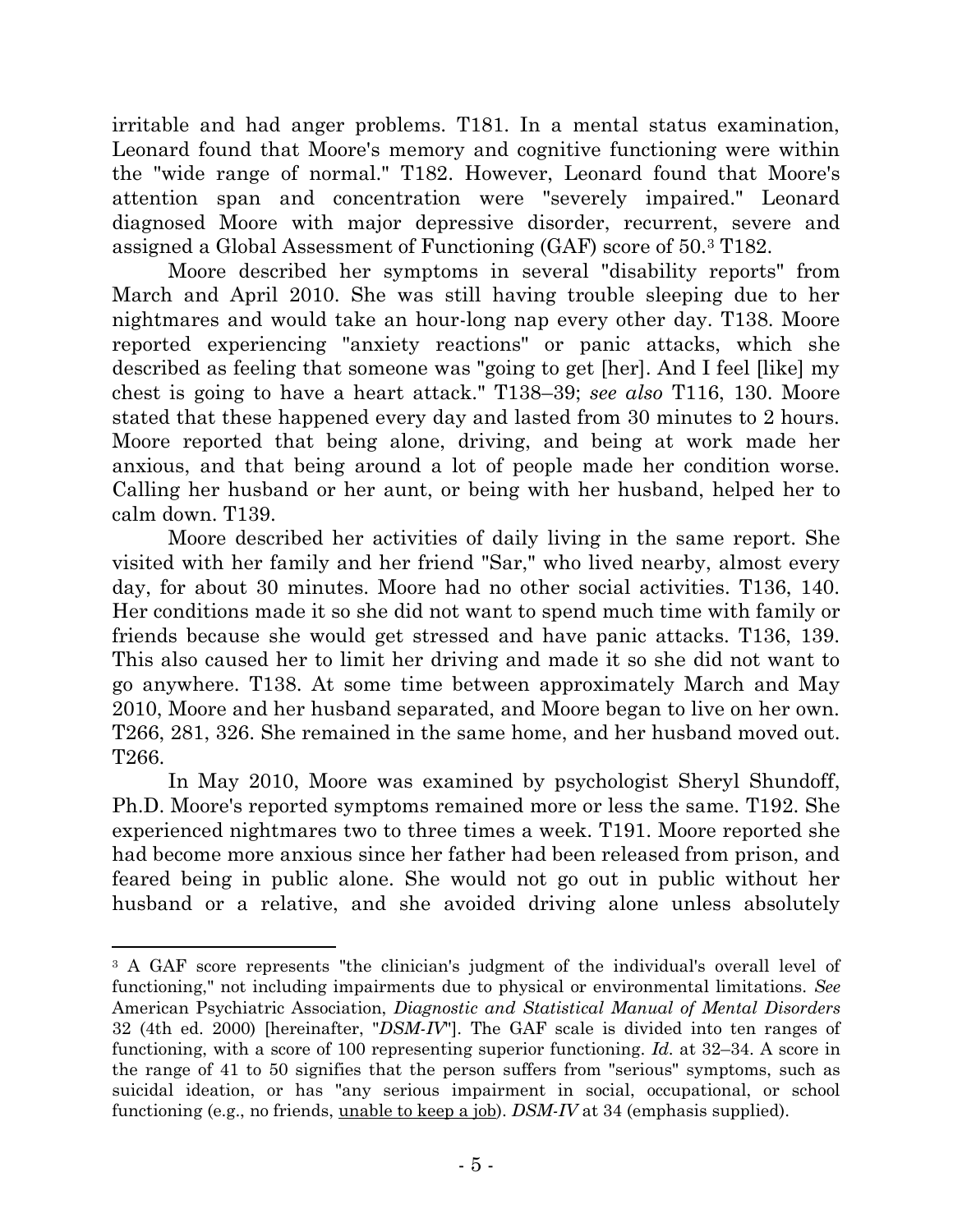necessary. T192. Moore explained that she left jobs after a short time because of her anxiety. She felt that she could deal with her anxiety if she could talk to her aunt or husband on the phone, but she understood that she could not take time at work to call them several times a day. Moore's husband, who was also at the examination, stated that he had difficulty communicating with her and that she was easily angered. T192.

Shundoff observed that Moore's mood was depressed and anxious, and that Moore experienced intrusive thoughts related to her PTSD. T192. Shundoff estimated Moore's IQ to be in the "average to borderline range, by history and observation." T192. Shundoff determined that Moore would likely benefit from medication and therapy, but that Moore would need "longer term intervention due to the depth of her traumatic experience as a youth and teen." T193. Shundoff noted, however, that Moore had financial difficulties that had recently caused her to stop attending therapy. Shundoff diagnosed Moore with PTSD with panic attacks, and major depression, recurrent, mild to moderate. She assessed Moore's GAF for that year as 40– 45.<sup>4</sup> T193.

Shundoff also completed a Social Security form assessing Moore's current level of functioning. T194. The form presented a series of "yes" or "no" questions with space for Shundoff to explain. Shundoff identified no restrictions in Moore's activities of daily living, except that she had to take someone with her when shopping or in public. She marked that Moore had difficulty maintaining social functioning, as she avoided contact with people except her immediate family and aunt. Shundoff marked that Moore suffered "recurrent episodes of deterioration when stressed which result in withdrawal from the situation or an exacerbation of symptoms." She explained that Moore would respond with anger and irritability, and could be avoidant and edgy with others. Shundoff stated that Moore was capable of handling her own funds, understanding short and simple instructions, and carrying out such instructions under ordinary supervision. T194. Shundoff answered several questions with "Yes, but . . . ." She noted that Moore had the "ability to sustain concentration and attention needed for task completion," but that she was easily sidetracked or distracted. Moore could "relate appropriately to co-workers and supervisors," but could be irritable and outspoken. And Shundoff found that Moore had the "ability to adapt to changes in [her] environment," although it would not be easy for her. T194.

<sup>4</sup> As relevant here, a score in the range of 31 to 40 signifies "major impairment in several areas, such as work or school, family relations, judgment, thinking, or mood (e.g., depressed man avoids friends, neglects family, and is unable to work . . . ." *DSM-IV* at 34 (emphasis supplied).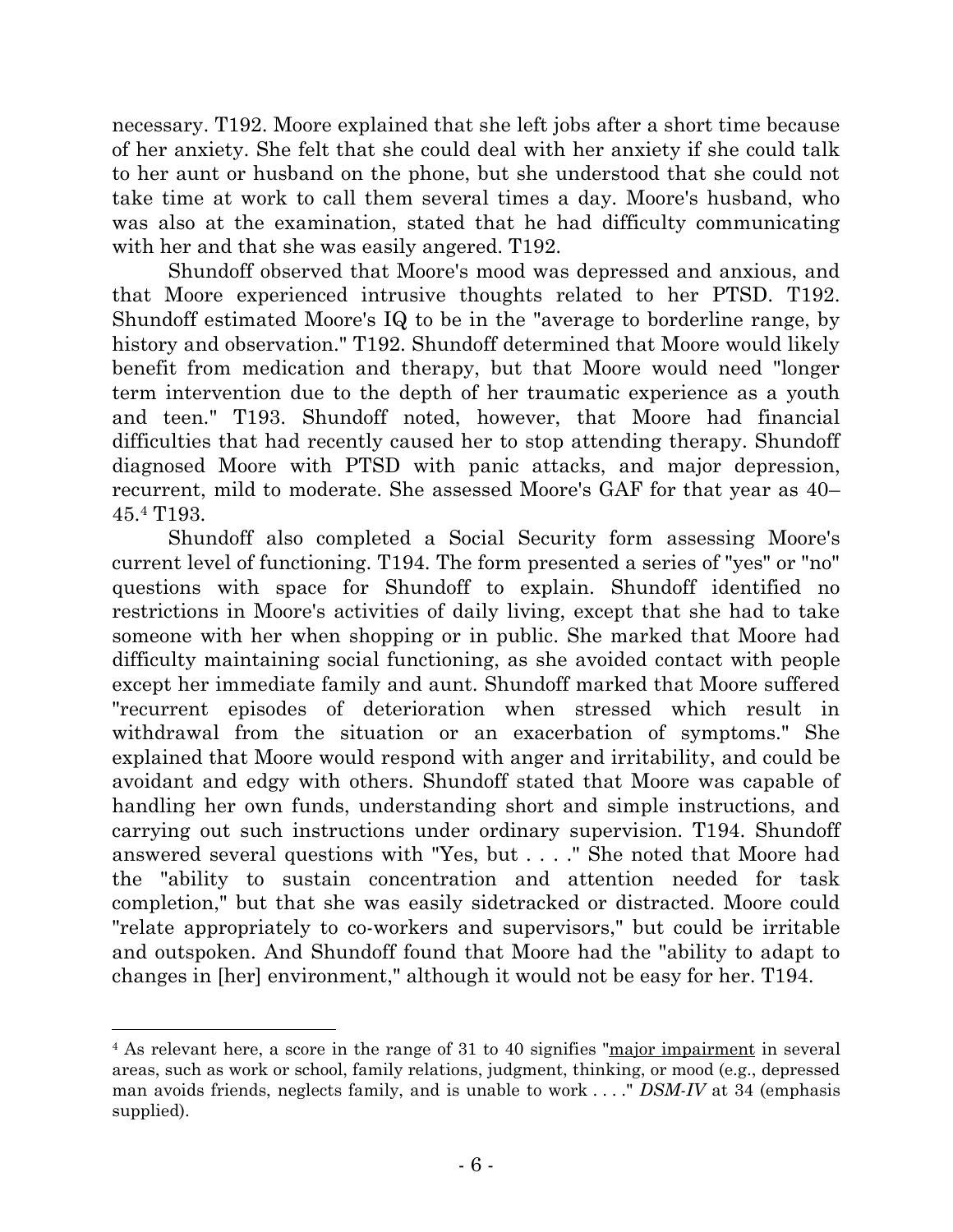From May to July 2010, Moore met with Susan Winchester, APRN, for medication management. Moore continued to report the same symptoms as before. *See, e.g.*, T230–31, 233, 236, 239–40. Moore stated that she had been dealing with these problems for 2 years, but that she was now remembering details of her abuse that she had previously blocked out. T230, 235. Winchester adjusted Moore's medications and diagnosed her with PTSD and "mood disorder not otherwise specified," and stated that bipolar disorder needed to be ruled out. Winchester assigned Moore a GAF score of 40. T230, 233–34. Throughout the period she met with Moore, Winchester continued to rate Moore's GAF as 40, except for once, when it rose to 45. T218–228. From May to June, Moore reported that she was sleeping well and had no insomnia, but reported being irritable and tired throughout the day. Winchester's mental status examinations revealed continued poor attention and focus on Moore's part. Winchester's notes stated that Moore was making adequate progress, but that her prognosis was guarded. T224–228.

Winchester provided an opinion regarding Moore's functioning in a June 15, 2010, case management note. T223. She wrote: "Depression and anxiety interfere with ability to work at this time. Trials on medication so far unsuccessful. Wants to work, but at this time could only work a few days a week for a few hours a day in a very low stress situation." Winchester continued to assess Moore's GAF at 40, but changed her diagnosis to PTSD and bipolar I disorder. T223.

Winchester met with Moore three more times from June 16 to July 7, 2010. Moore reported some insomnia on one occasion, but otherwise continued to report that she was sleeping well. T217–221. Winchester continued to note that Moore was making adequate progress, and changed her prognosis from "guarded" to "good." T217–221. Moore's mood remained generally neutral and her attention and focus poor. T217–221. On June 30, Moore reported improvement in her mood swings. T219. Winchester placed Moore on Strattera (a medication used to treat attention deficit disorder), and by their final meeting on July 7, while Winchester's mental status examination showed that Moore's attention and focus were still poor, they had improved with the Strattera. T217, 220.

Beginning in July 2010, Moore began seeing Sarah Grosse, APRN, for medication management, after being referred by Winchester due to a lack of responsiveness to her medication regime. T281. On July 16, Grosse performed a diagnostic psychiatric evaluation. Moore continued to report the same symptoms, including nightmares, difficulty sleeping, depression, mood swings, panic attacks, and difficulty focusing. Moore stated that the Strattera was still helping with her attention and focus, but kept her awake at night. T281. Moore stated that her greatest challenges at that time were her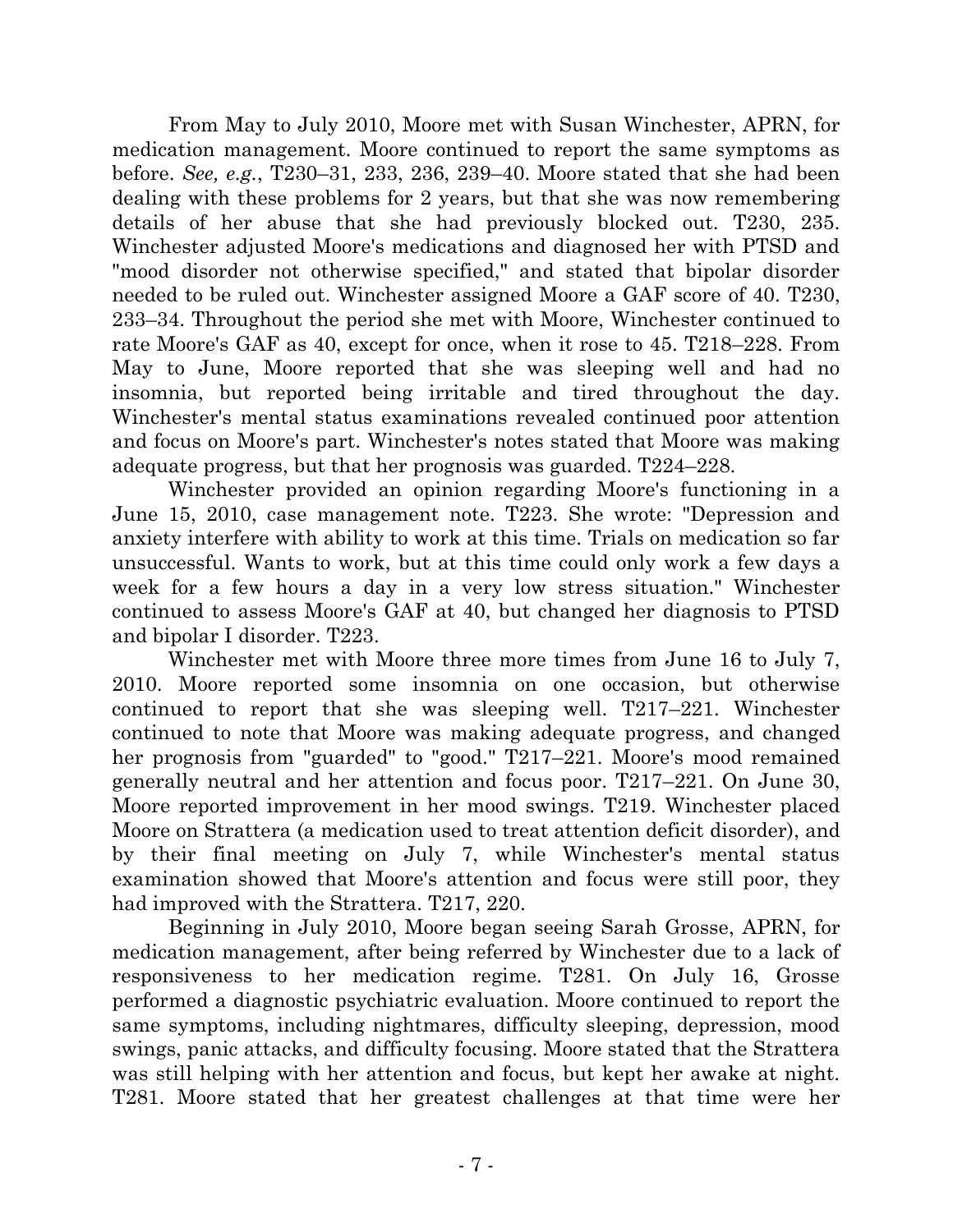nightmares and panic attacks. She explained that she had not suffered from panic attacks until the last year. T281.

Moore stated she had difficulty obtaining and maintaining employment due to her panic attacks, temper issues, poor concentration, and getting angry and just walking away from jobs. T283. Grosse noted that the interview became too long for Moore's attention span, and that Moore had difficulty sitting still and kept asking when they would be finished. Grosse observed that Moore had poor concentration and was clearly having difficulty with the interview process. T284.

Grosse diagnosed Moore with bipolar I disorder, attention deficit disorder, and PTSD, and assigned her a GAF score of 42. T285. Grosse prescribed a variety of new medications, to help with Moore's nightmares, attention deficit disorder, mood stabilization, and for symptoms of anxiety and depression. T285. Treatment notes from August to November 2010 show that Moore and Grosse worked consistently to adjust Moore's medications to help with her conditions and minimize side effects, and that overall, they made some progress. T273–80.

When Grosse and Moore next met in August 2010, Grosse added a diagnosis of mild mental retardation. T279. Grosse observed that Moore's energy and motivation were increased, and Moore denied difficulty sleeping. In September, Grosse observed no improvement in Moore's symptoms, but noted that they had established a rapport. T277. In October, although Moore reported difficulties with some of her medicines and continuing nightmares, as well as continued depression, irritability, and mood swings, Grosse for the first time found that Moore's symptoms had improved. T275–76.

In November 2010, Moore reported that her medications were working "'really well." T273. She was no longer having any mood swings, although she felt "'like a zombie.'" T273. She was sleeping excessively but her nightmares were better, and although she was stressed, her mood was ""pretty good." T273. Moore stated that her focus had improved with medication but she was still having trouble focusing, and that her energy was down but she did not have to force herself to get out of bed. Grosse observed that Moore's motivation was within normal limits, she was coping well with her anxiety, and that her mood was euthymic. T273. Grosse again found that Moore's symptoms had improved. T274.

In late September 2010, state agency medical consultant Jennifer Bruning Brown, Ph.D., completed forms assessing Moore's mental health issues. T245–65. These forms included a "Mental Residual Functional Capacity Assessment" form. T259. The form contained four broad categories: Understanding and Memory; Sustained Concentration and Persistence; Social Interaction; and Adaptation. Each category included spaces to assess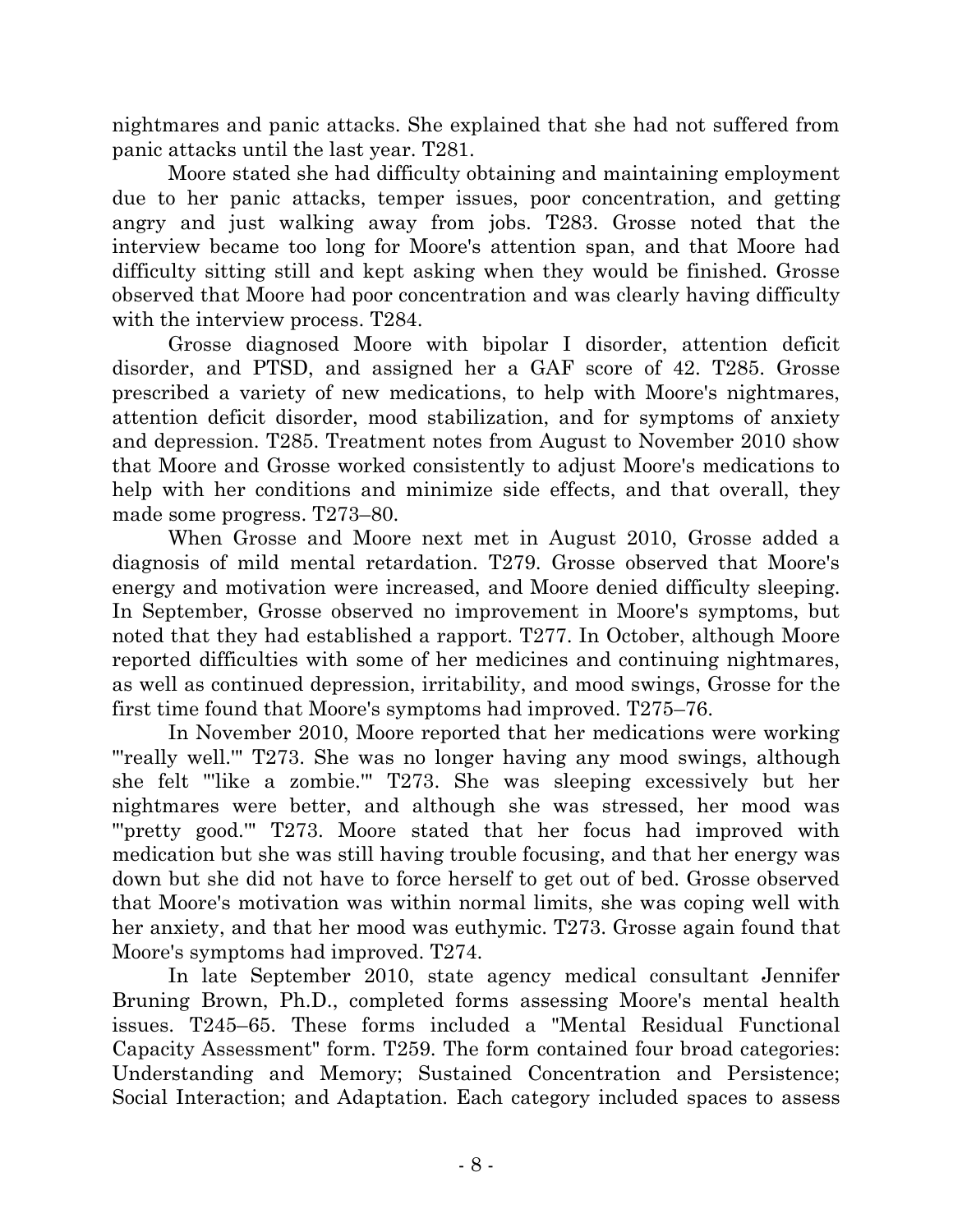several specific work-related abilities. For example, within the category "Understanding and Memory," the form asked for an evaluation of Moore's ability to understand and remember both very short and simple instructions and detailed instructions. Each ability was rated using checkboxes corresponding to the following five options: not significantly limited; moderately limited; markedly limited; no evidence of limitation in this category; and not ratable on available evidence. T259–60.

Briefly, Bruning Brown found that Moore was either "not significantly limited" or "moderately limited" in each of the work-related abilities listed on the form. T259–60. She found that Moore's mental conditions did not impose any "marked" limitations. Bruning Brown also attached a brief explanation, and generally concluded that while Moore's conditions imposed some limitations on her ability to work, they would not prevent her from completing a full work day. T261; *see also* T257.

Moore continued seeing Grosse from December 2010 to February 2011. In December, Moore stated that she was not doing too badly and was working on her relationship with her husband. Grosse continued to adjust Moore's medications in response to her input. Moore reported trouble sleeping, and Grosse noted her energy and motivation were variable, that she had moderate overt anxiety, and confirmed that Moore appeared more irritable. T306–07. Grosse concluded that Moore's symptoms had worsened since the last visit. T307.

At her January 2011 visit, Moore stated she was "'not doing too badly'" considering that she could only afford to take one of her medications. T303. She was working on obtaining financial assistance. Moore still reported trouble sleeping and complained that she never felt rested and sometimes took short naps because she was exhausted. She continued to experience mood swings, irritability, and diminished motivation and energy. Moore expressed a general lack of interest in her daily life, and Grosse observed evident anhedonia.<sup>5</sup> T303.

In February 2011, although Moore was still having trouble obtaining all of her medications, she stated that "'I am sure I would do better if I could get all of the medication[s] started . . . .'" T300. While her focus was still improved, some of the medications made it difficult for her to sleep and she reported being tired all day. She denied depression but continued to experience mood swings. Grosse observed that Moore was more focused, that her energy and motivation were within normal limits, and that her overt

<sup>5</sup> Anhedonia is a "psychological condition characterized by inability to experience pleasure in normally pleasurable acts." *Merriam-Webster Online Dictionary*, *s.v.* "Anhedonia", available at: <http://www.merriam-webster.com/dictionary/anhedonia> (last accessed September 27, 2013).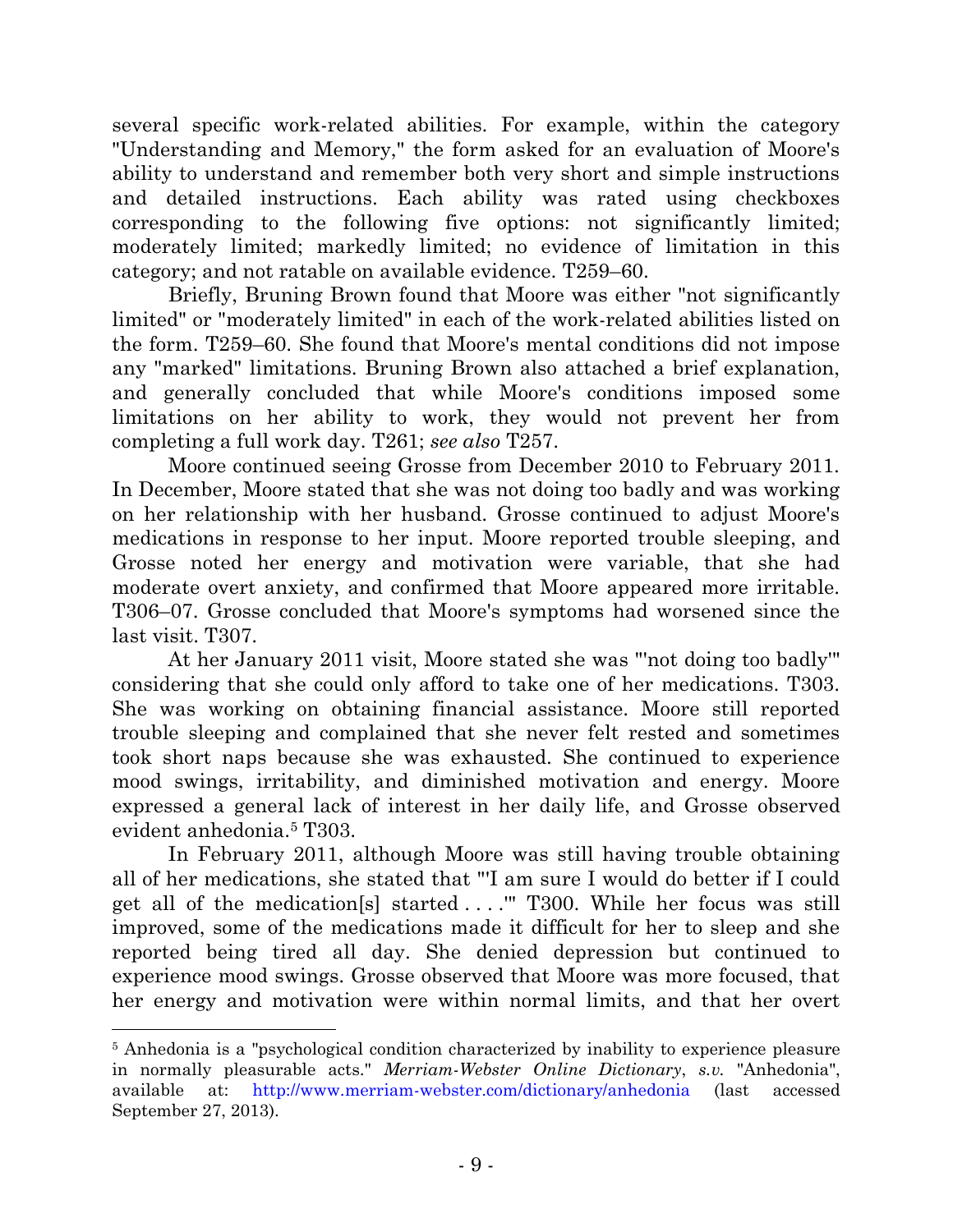anxiety was mild. Nonetheless, Grosse wrote that Moore's symptoms had remained unimproved. T300.

## **III. Hearing Testimony**

On May 4, 2011, Moore testified at a hearing before the ALJ. Moore explained that she selected the onset date of December 31, 2009, because around that time she was "just starting to remember" details of abuse by her father that she had previously blocked out. T327. Moore explained that she would wake up "probably several times a night and it was just getting to a point where it was too hard for me to cope with working . . . ." T327. Upon waking, she would experience panic and the sensation that she was being choked. T336. Moore testified that these nightmares were a nightly occurrence, and that in a typical night, she would get 3 hours of sleep in a row. T336, 340. She stated this left her tired and that she would take a 30 minute to 1-hour nap during the day. T332, 336. Moore explained that she was fired from her most recent job because she "couldn't keep up with what they wanted." T328. When asked why she no longer worked, Moore stated, "It's just too much for me. It's too much stress. I get angry easy if something don't [sic] go right. I have panic attacks. I'm really tired a lot." T330.

Moore testified that she experienced panic attacks three times a week. She described these as causing chills and shakes. But Moore also stated that they were "[n]o[t] too bad. Most of it is just stress." These were triggered by "[b]eing around a lot of people" and "e[v]ery once in a while" by driving. T335. Because of these attacks, Moore disliked driving. When she had a panic attack while driving, she would stop her car and call her aunt. T191, 334–35. It generally took Moore about 20 to 30 minutes to calm down after an attack. T337. Usually she could calm herself down by talking to her aunt, and then she would get where she needed to go and hurry home. T336. Moore testified that she experienced a panic attack on the drive to the hearing, and had needed to pull her vehicle over. T347–48.

This also made shopping difficult. She would become fidgety, nervous, and shaky, and have to go to the bathroom to be alone for 20 to 30 minutes to calm down, or call her aunt. T339. Moore tried to get all of her shopping done at once, and tried to limit it to about twice a month. T342. These attacks also affected her family life. The night before the hearing, Moore was at a family barbecue with about 10 people, and she testified she had a panic attack and had to stay outside to get away from everyone for a while. T336. During the hearing, Moore became nervous and fidgety, and took a short break to walk out in the hallway. T337.

Moore also had trouble with mood swings. She would quickly become irritable and "blow up" at people, including coworkers and family. "If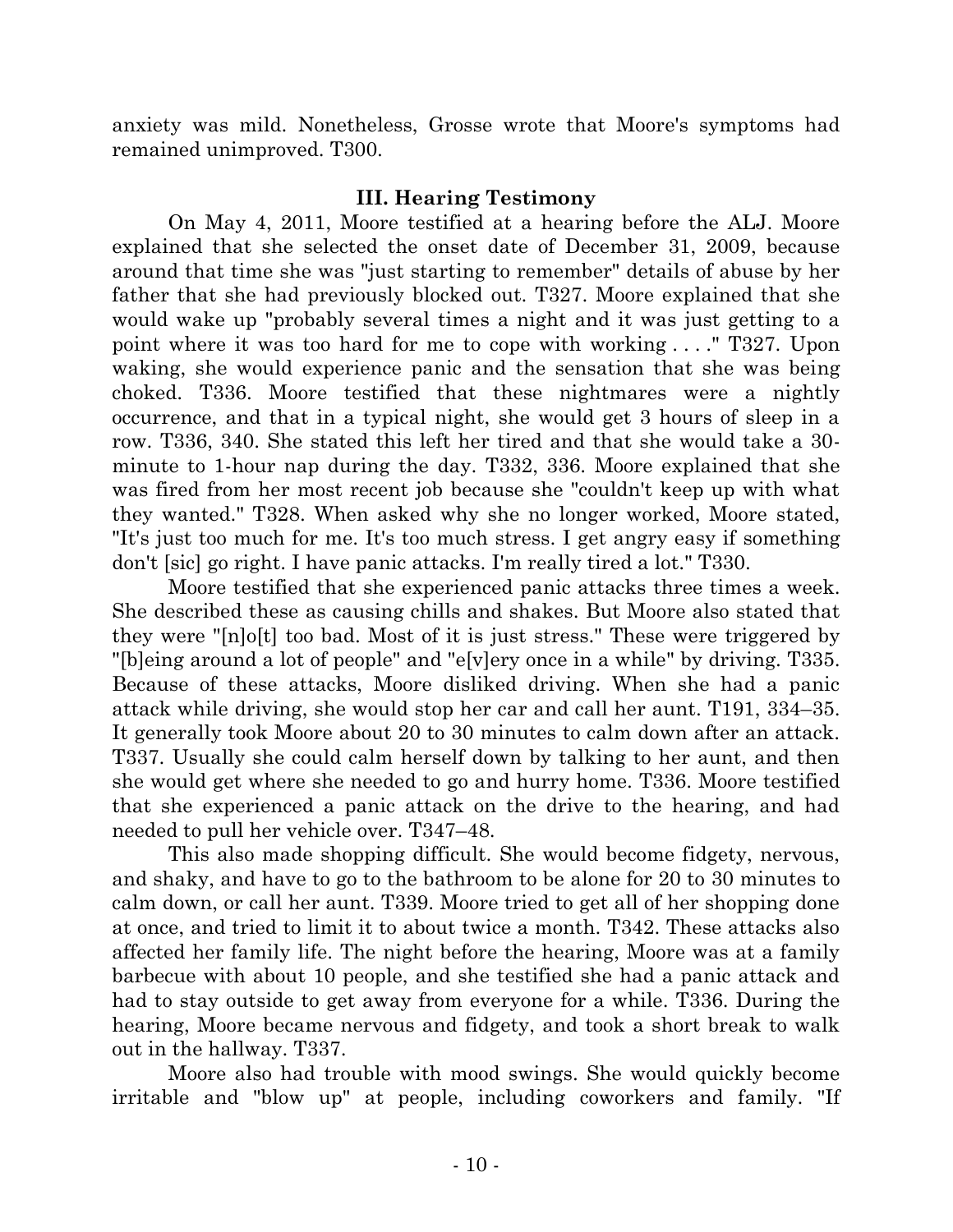somebody asks me a question or somebody looks at me wrong or something, I get really angry and speak my opinion out loud when I shouldn't." T338. Moore stated that she had been fired for such episodes, although she offered no specific examples. T338.

Moore testified that she also had trouble concentrating and maintaining focus. T340. Moore's attorney asked if, while working, she had to be redirected or put back onto the task she was supposed to be doing. Moore responded that she had experienced this, and that it would typically happen a "couple of times" in a workday. T340. She also testified that even if she was doing the same task for a work shift, she needed to be continually reminded what to do. T341.

Finally, Moore testified as to her activities of daily living. Her testimony was essentially consistent with her previous statements. Moore was married but still separated, and lived by herself with two dogs. She did not like to leave the house and generally tried to stay home. T333, 341. She did not belong to any clubs or groups, did not attend any regular meetings or church services, and had no hobbies. T332–33. However, Moore also testified that she drove two to three times a day. She drove herself to doctor appointments, the grocery store, and to her stepson's house to see her stepgrandchildren. T326. Moore testified that she tended to isolate herself and didn't really have "any other social life." T326, 337. Later in the hearing she admitted that she had a friend who lived nearby (who had come with her to the hearing) that she would visit for coffee. T347.

Moore watched her four step-grandchildren about once a week, when they would spend the night with her. T334–35. She also used a computer on a daily basis to communicate with her daughter via e-mail and a social networking site. T334. Moore would watch approximately 30 minutes of television a day and usually listened to the radio. T333. Moore did not watch much television, because she had a hard time staying focused on it. Moore could read, but only at a second or third grade level—she could read a children's book, but would have trouble with a newspaper, and she did not read for pleasure. T283, 327, 333. Moore did her own laundry, housecleaning, and cooking. T333. She had no trouble handling money. T333. But she would occasionally miss meals because she would forget or was too depressed to eat. T339–40.

The ALJ also heard testimony from a vocational expert (VE). T26, 70, 72, 343–44. The VE testified that, given her RFC, Moore could not perform her past work, but there were jobs existing in the national economy that she could perform. T343–44. The VE listed several "unskilled" positions as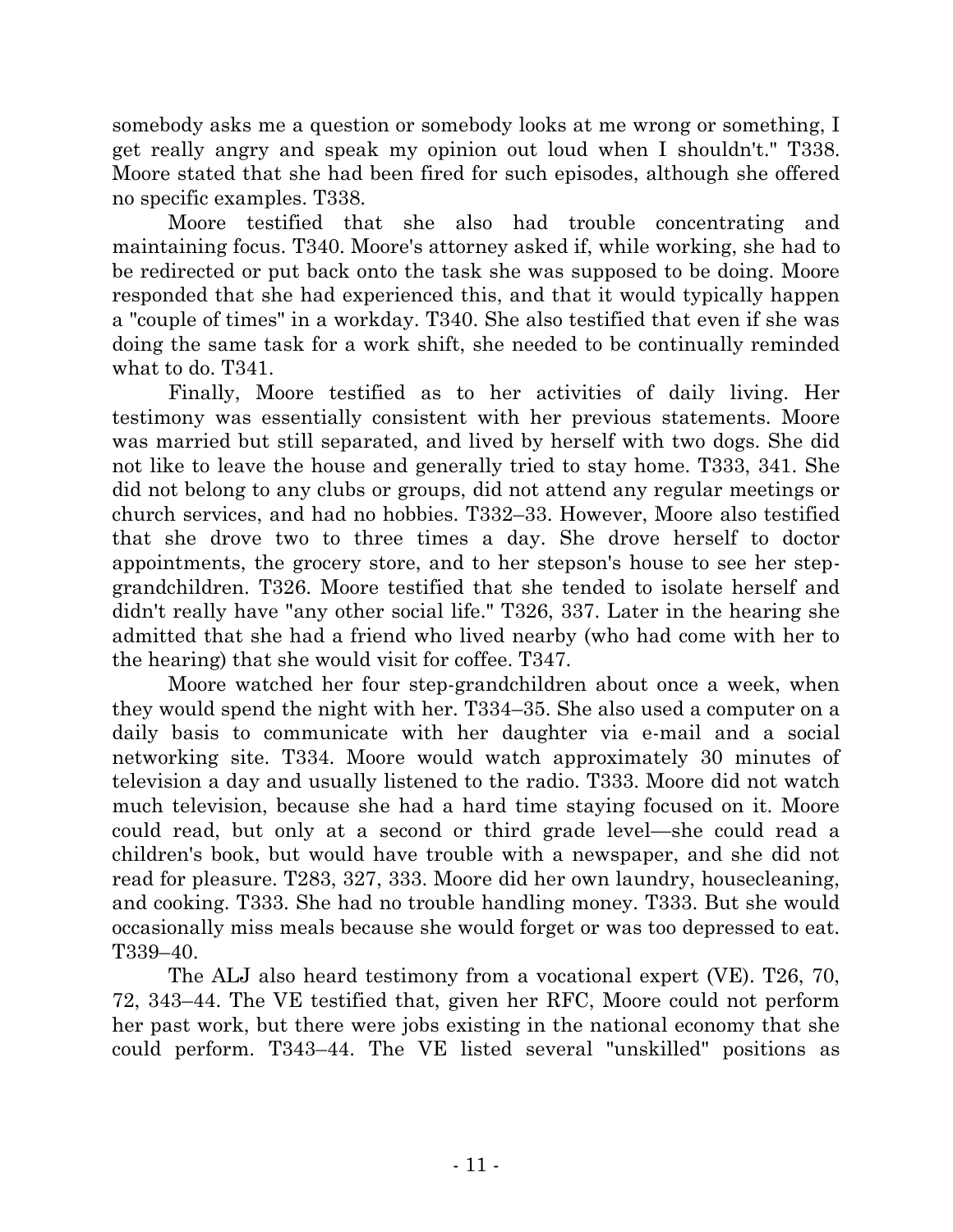examples.<sup>6</sup> T344. In response to questioning by Moore's attorney, the VE testified that no jobs would exist for an individual who could "never" or "rarely" have contact with coworkers or supervisors. T345. Nor would any jobs exist for an individual that needed to take unscheduled breaks for 20 to 30 minutes at least 3 times per week, in order to deal with panic attacks, or who needed to lie down for 30 to 60 minutes each day to rest. T345–46. And the VE stated that an individual who had difficulty concentrating or maintaining focus such that they had to be redirected back to their work twice a day, on an ongoing basis, would have difficulty maintaining employment. T346–47.

## **IV. Post-Hearing Evidence**

Following the hearing, Moore submitted additional evidence to the Appeals Council. The new evidence consisted of a form filled out by Grosse and dated September 15, 2011. The form was also signed by Eva Brion, M.D. T16. It is not clear what Brion's relationship to Grosse was or whether Brion had ever evaluated Moore, participated in her treatment, or supervised Grosse. Although the form was completed after the ALJ's hearing, it stated that its contents reflected Moore's conditions and limitations from July 2010 onward. T16.

The form was more or less identical to the mental RFC assessment form filled out by Bruning Brown. Unlike the form filled out by Bruning Brown, this form defined "moderately" and "markedly limited." The former was defined as "[t]he impairment prohibits that activity or function 1/3 of the time." The latter was defined as "[t]he impairment causes problems in the ability to perform the named activity to the extent that it precludes it." T14.

Briefly stated, Grosse found that Moore's conditions imposed significantly more severe limitations on her work-related abilities than found by Bruning Brown (and Shundoff). Among other things, Grosse found that Moore was moderately limited in her ability to understand, remember, and carry out very short and simple directions, and markedly limited in her abilities to: maintain attention and concentration for extended periods, make simple work-related decisions, sustain an ordinary routine without special supervision, work in coordination with or proximity to others without being distracted by them, accept instructions and respond appropriately to criticism from supervisors, and get along with coworkers or peers without distracting them or exhibiting behavioral extremes. T14–15. By comparison, Bruning

 <sup>6</sup> Social Security regulations distinguish between "unskilled", "semi-skilled", and "skilled" work. *See* [20 C.F.R. § 416.968.](http://westlaw.com/find/default.wl?ft=L&docname=20CFRS416.968&rs=btil2.0&rp=%2ffind%2fdefault.wl&fn=_top&findtype=L&vr=2.0&db=1000547&wbtoolsId=20CFRS416.968&HistoryType=F) Several of Moore's previous positions, such as the retail cashier and waitress, were semiskilled. T177.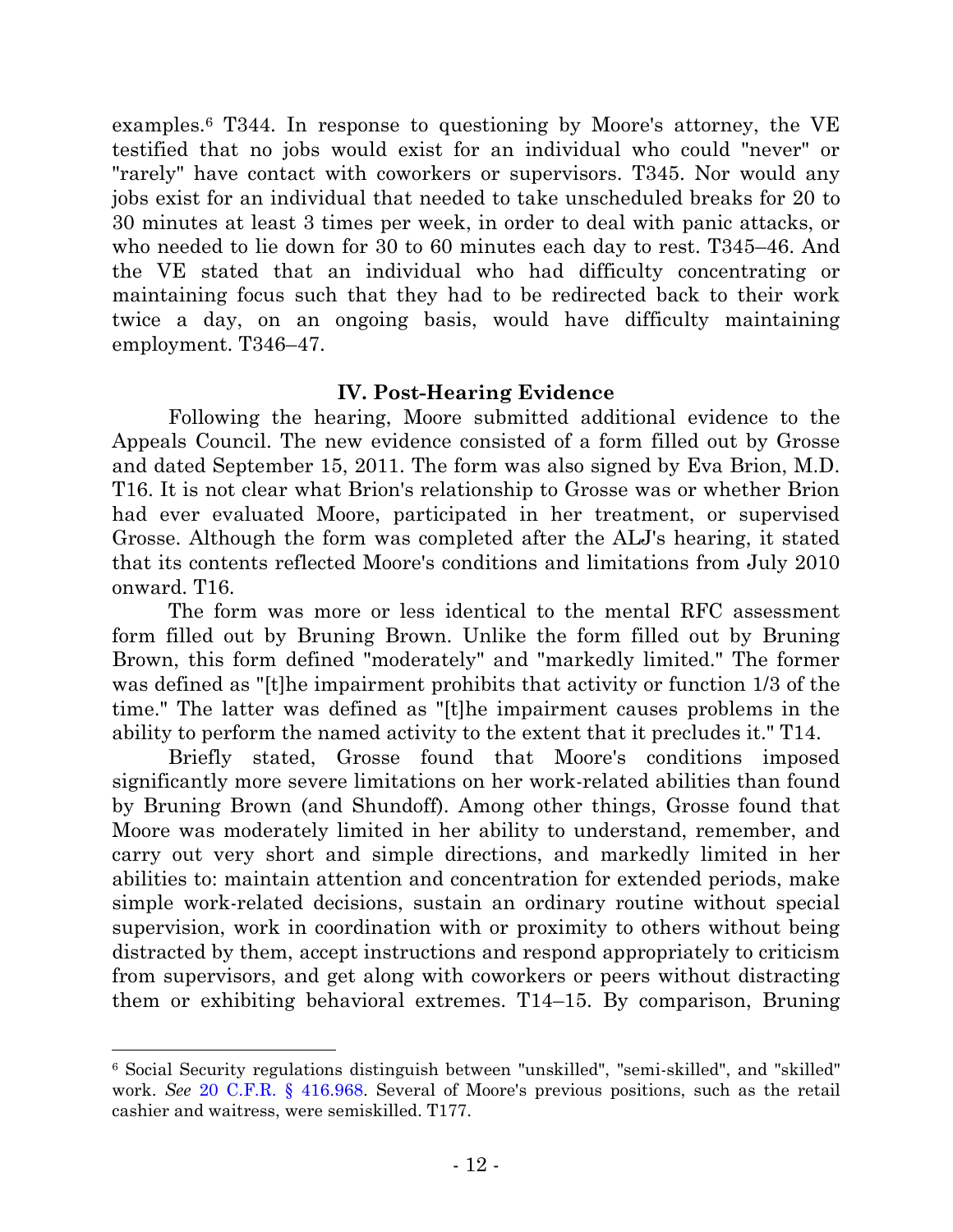Brown had found that Moore had no significant limits in most of these categories, and moderate limitations in only a few others. T259–60.

The form contained several other findings from Grosse. She found that Moore's then-current GAF was 47. T14. Grosse stated that Moore's impairments would cause her to be absent from work about 3 days per month, and that her impairments had lasted or could be expected to last 12 months. She also checked boxes signifying that Moore's impairments were reasonably consistent with the symptoms and functional limitations described in the form, and that Moore was not a malingerer. T16. Finally, Grosse explained why Moore would have difficulty working at a regular job on a sustained basis: "[Moore] experiences episodes of extreme irritability where she snaps [at] others and gets demanding. We have had multiple medication trials and have not established effective treatment. Previous [medication] trials for inattention have also failed." T16.

### STANDARD OF REVIEW

The Court reviews a denial of benefits by the Commissioner to determine whether the denial is supported by substantial evidence on the record as a whole. *Teague v. Astrue*[, 638 F.3d 611, 614 \(8th Cir. 2011\)](http://westlaw.com/find/default.wl?ft=Y&referencepositiontype=S&rs=btil2.0&rp=%2ffind%2fdefault.wl&serialnum=2025228822&fn=_top&referenceposition=614&findtype=Y&vr=2.0&db=0000506&wbtoolsId=2025228822&HistoryType=F) (citing [42 U.S.C. § 405\(g\)\)](http://westlaw.com/find/default.wl?ft=L&docname=42USCAS405&rs=btil2.0&rp=%2ffind%2fdefault.wl&fn=_top&findtype=L&vr=2.0&db=1000546&wbtoolsId=42USCAS405&HistoryType=F). Substantial evidence is less than a preponderance but is enough that a reasonable mind would find it adequate to support the conclusion. *Id*. The Court must consider evidence that both supports and detracts from the ALJ's decision, and will not reverse an administrative decision simply because some evidence may support the opposite conclusion. *Perkins v. Astrue*[, 648 F.3d 892, 897 \(8th Cir. 2011\).](http://westlaw.com/find/default.wl?ft=Y&referencepositiontype=S&rs=btil2.0&rp=%2ffind%2fdefault.wl&serialnum=2025845114&fn=_top&referenceposition=897&findtype=Y&vr=2.0&db=0000506&wbtoolsId=2025845114&HistoryType=F) If, after reviewing the record, the Court finds it is possible to draw two inconsistent positions from the evidence and one of those positions represents the ALJ's findings, the Court must affirm the ALJ's decision. *Id*. The Court reviews for substance over form: an arguable deficiency in opinion-writing technique does not require the Court to set aside an administrative finding when that deficiency had no bearing on the outcome. *Buckner v. Astrue*[, 646 F.3d 549, 559 \(8th Cir.](http://westlaw.com/find/default.wl?ft=Y&referencepositiontype=S&rs=btil2.0&rp=%2ffind%2fdefault.wl&serialnum=2025707618&fn=_top&referenceposition=559&findtype=Y&vr=2.0&db=0000506&wbtoolsId=2025707618&HistoryType=F)  [2011\).](http://westlaw.com/find/default.wl?ft=Y&referencepositiontype=S&rs=btil2.0&rp=%2ffind%2fdefault.wl&serialnum=2025707618&fn=_top&referenceposition=559&findtype=Y&vr=2.0&db=0000506&wbtoolsId=2025707618&HistoryType=F) And the Court defers to the ALJ's determinations regarding the credibility of testimony, so long as they are supported by good reasons and substantial evidence. *Boettcher v. Astrue*[, 652 F.3d 860, 863 \(8th Cir. 2011\).](http://westlaw.com/find/default.wl?ft=Y&referencepositiontype=S&rs=btil2.0&rp=%2ffind%2fdefault.wl&serialnum=2025965671&fn=_top&referenceposition=863&findtype=Y&vr=2.0&db=0000506&wbtoolsId=2025965671&HistoryType=F)

#### ANALYSIS

Broadly stated, Moore presents three arguments. Moore first argues that the ALJ erred at step three by finding that Moore's conditions did not medically equal the listing for intellectual disability. Second, Moore contends that the ALJ improperly disregarded her consistently low GAF scores, and failed to explain what evidence the ALJ relied upon in determining that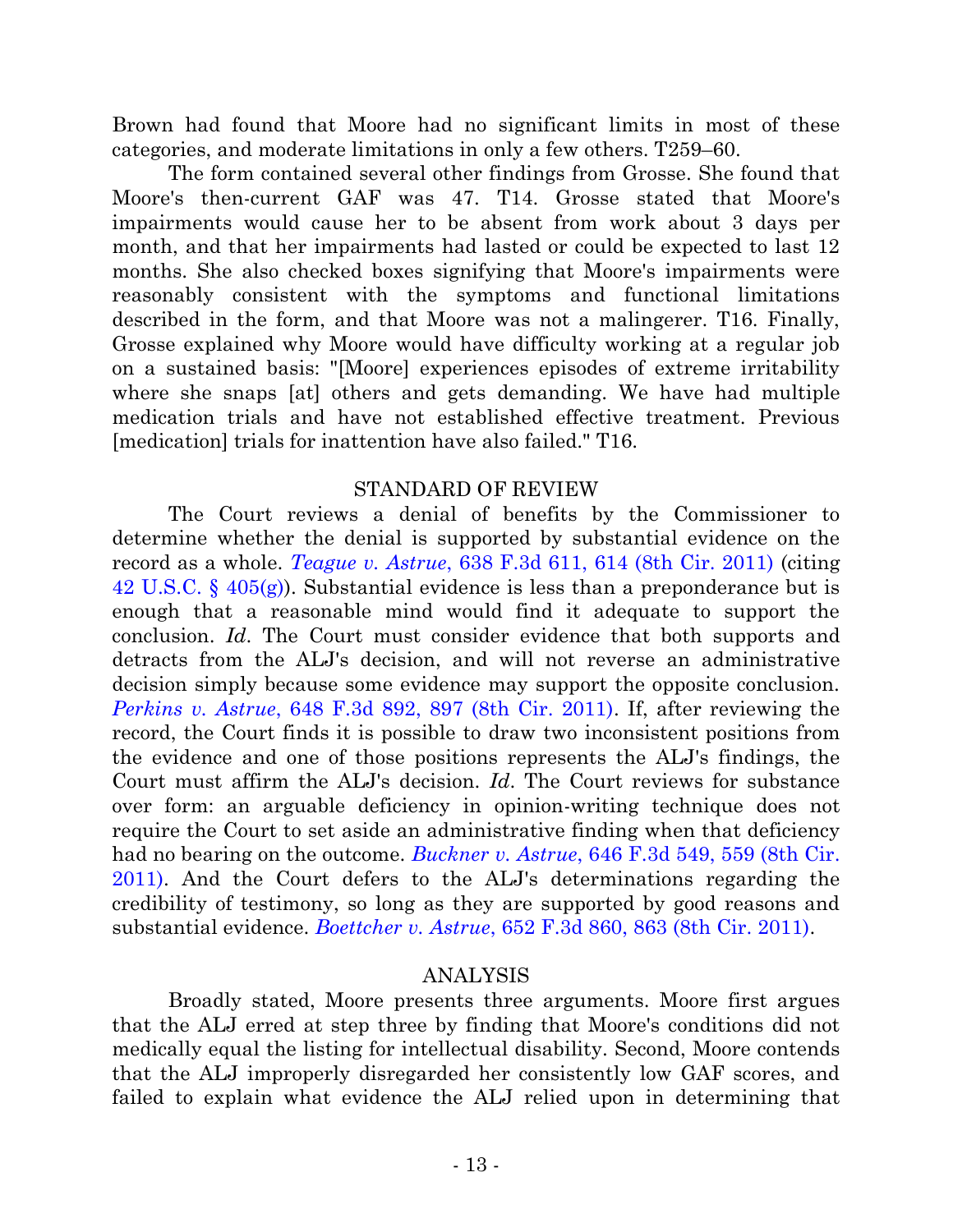Moore's functioning was higher than suggested by these scores. Finally, Moore argues that the Appeals Council erred by determining that the new evidence she presented (Grosse's September 2011 report) was not "material." And, Moore asserts, when this evidence is considered, the ALJ's conclusion is no longer supported by substantial evidence.

In examining Moore's first and second arguments, the Court first looks only to the evidence that was before the ALJ—in other words, everything but Grosse's new report. Based on that evidence, the Court finds Moore's first two arguments unpersuasive. However, the Court concludes that the Appeals Council did err in finding Moore's new evidence was not material. Therefore, the Court will remand this case to the Commissioner for a proper consideration of this evidence.

## **I. Medical Equivalence to Listing 12.05C**

Moore first argues that the ALJ erred at step three by finding that Moore's intellectual disability, considered singly or in combination with her other impairments, did not medically equal Listing 12.05C for intellectual disability. Listing 12.05 provides, in relevant part:

Intellectual disability refers to significantly subaverage general intellectual functioning with deficits in adaptive functioning initially manifested during the developmental period; i.e., the evidence demonstrates or supports onset of the impairment before age 22.

The required level of severity for this disorder is met when the requirements in A, B, C, or D are satisfied.

. . . .

C. A valid verbal, performance, or full scale IQ of 60 through 70 and a physical or other mental impairment imposing an additional and significant work-related limitation of function[.]

# 20 C.F.R. Part [404, Subpart P, Appx. 1, §](http://web2.westlaw.com/find/default.wl?cite=20+CFR+Pt.+404%2c+Subpt.+P%2c+App.+1&ft=Y&pbc=DA010192&vr=2.0&rs=WLW13.07&rp=%2ffind%2fdefault.wl&utid=1&fn=_top&mt=FederalGovernment&sv=Split) 12.05C.

A claimant will be found to have met Listing 12.05C only if they have satisfied *both* the diagnostic criteria in the introductory paragraph and any one of the four sets of criteria in paragraphs A through D. [§ 12.00A;](http://web2.westlaw.com/find/default.wl?cite=20+CFR+Pt.+404%2c+Subpt.+P%2c+App.+1&ft=Y&pbc=DA010192&vr=2.0&rs=WLW13.07&rp=%2ffind%2fdefault.wl&utid=1&fn=_top&mt=FederalGovernment&sv=Split) *see also*, *Talavera*[, 697 F.3d at 153](http://westlaw.com/find/default.wl?ft=Y&db=0000506&rs=btil2.0&rp=%2ffind%2fdefault.wl&serialnum=2028826025&fn=_top&findtype=Y&vr=2.0&wbtoolsId=2028826025&HistoryType=F) (the requirements of the introductory paragraph are mandatory); *Cheatum v. Astrue*[, 388 Fed. Appx. 574, 576](http://westlaw.com/find/default.wl?ft=Y&referencepositiontype=S&rs=btil2.0&rp=%2ffind%2fdefault.wl&serialnum=2022657389&fn=_top&referenceposition=576&findtype=Y&vr=2.0&db=0006538&wbtoolsId=2022657389&HistoryType=F) (8th Cir. 2010); *Maresh v. Barnhart*[, 438 F.3d 897, 899 \(8th Cir. 2006\).](http://westlaw.com/find/default.wl?ft=Y&referencepositiontype=S&rs=btil2.0&rp=%2ffind%2fdefault.wl&serialnum=2008548751&fn=_top&referenceposition=899&findtype=Y&vr=2.0&db=0000506&wbtoolsId=2008548751&HistoryType=F) So, to meet Listing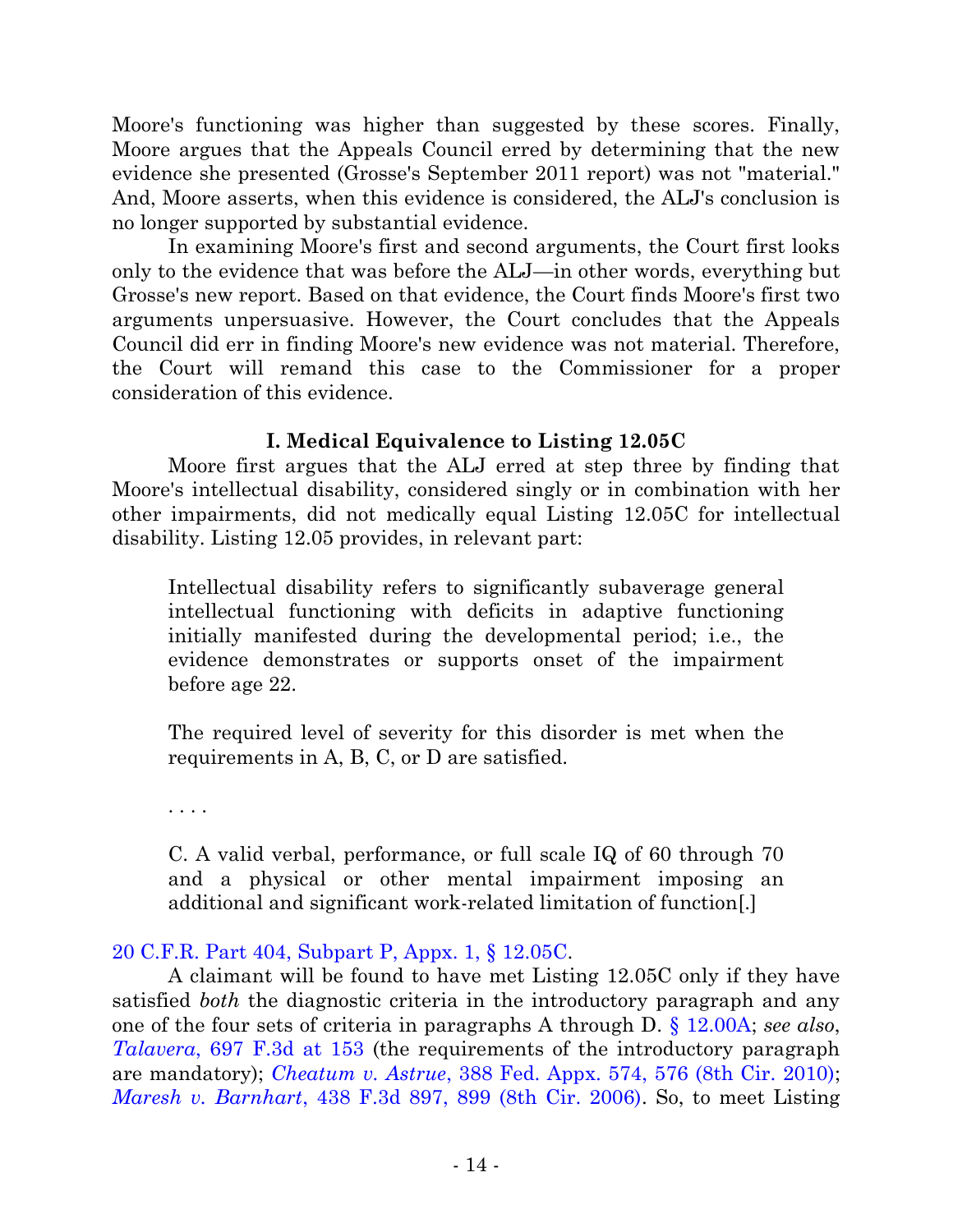12.05C, a claimant must show: (1) deficits in adaptive functioning; (2) evidence of initial manifestation before age 22; (3) a valid verbal, performance or full-scale IQ score between 60 and 70; and (4) a physical or other mental impairment imposing an additional and significant work-related limitation of function. *Maresh*[, 438 F.3d at 899;](http://westlaw.com/find/default.wl?ft=Y&referencepositiontype=S&rs=btil2.0&rp=%2ffind%2fdefault.wl&serialnum=2008548751&fn=_top&referenceposition=899&findtype=Y&vr=2.0&db=0000506&wbtoolsId=2008548751&HistoryType=F) *see also Cheatum*[, 388 Fed. Appx. at 576.](http://westlaw.com/find/default.wl?ft=Y&referencepositiontype=S&rs=btil2.0&rp=%2ffind%2fdefault.wl&serialnum=2022657389&fn=_top&referenceposition=576&findtype=Y&vr=2.0&db=0006538&wbtoolsId=2022657389&HistoryType=F)

As the ALJ noted, Moore's only IQ test resulted in a full-scale score of 72, which falls outside the eligible range of scores for Listing 12.05C. T31, 293. Although this test was administered when Moore was 12, a person's IQ is presumed to remain stable over time in the absence of evidence of a change in a claimant's intellectual functioning. *Phillips v. Colvin*[, 721 F.3d 623 \(8th](http://westlaw.com/find/default.wl?ft=Y&db=0000506&rs=btil2.0&rp=%2ffind%2fdefault.wl&serialnum=2031156149&fn=_top&findtype=Y&vr=2.0&wbtoolsId=2031156149&HistoryType=F)  [Cir. 2013\).](http://westlaw.com/find/default.wl?ft=Y&db=0000506&rs=btil2.0&rp=%2ffind%2fdefault.wl&serialnum=2031156149&fn=_top&findtype=Y&vr=2.0&wbtoolsId=2031156149&HistoryType=F) So, it is clear that Moore cannot *meet* Listing 12.05C, and Moore does not argue otherwise.<sup>7</sup>

However, a finding that Moore's impairment does not equal Listing 12.05C does not end the inquiry. The ALJ must also determine if Moore's impairments, taken together, are medically equivalent to the listing, that is, equal in severity and duration to the listing criteria. [20 C.F.R. § 404.1526\(a\).](http://westlaw.com/find/default.wl?ft=L&docname=20CFRS404.1526&rs=btil2.0&rp=%2ffind%2fdefault.wl&fn=_top&findtype=L&vr=2.0&db=1000547&wbtoolsId=20CFRS404.1526&HistoryType=F) The Commissioner has issued instructions for determining medical equivalence, found within the Program Operations Manual System ("POMS"). *Phillips*[, 721 F.3d at](http://westlaw.com/find/default.wl?ft=Y&db=0000506&rs=btil2.0&rp=%2ffind%2fdefault.wl&serialnum=2031156149&fn=_top&findtype=Y&vr=2.0&wbtoolsId=2031156149&HistoryType=F) 630. The POMS guidelines do not have legal force, nor are they binding on the Commissioner, but the ALJ should consider them. *Id.*

A specific section of the POMS instructs ALJs how to determine medical equivalence for Listing 12.05C. POMS § DI 24515.056.<sup>8</sup> It provides, in relevant part:

Listing 12.05C is based on a combination of an IQ score with an additional and significant mental or physical impairment. The criteria for this paragraph are such that a medical equivalence determination would very rarely be required. However, slightly higher IQ's (e.g., 70-75) in the presence of other physical or

<sup>7</sup> For the sake of completeness, the Court notes that Moore has, however, satisfied the fourth requirement: she had several mental impairments that imposed additional and significant work-related limitations of function. In finding that Moore's bipolar affective disorder, attention deficit disorder, PTSD, and asthma were severe impairments, the ALJ necessarily found that they imposed significant work-related limitations of function. *See* [20](http://web2.westlaw.com/find/default.wl?cite=20+CFR+Pt.+404%2c+Subpt.+P%2c+App.+1&ft=Y&pbc=DA010192&vr=2.0&rs=WLW13.07&rp=%2ffind%2fdefault.wl&utid=1&fn=_top&mt=FederalGovernment&sv=Split)  [C.F.R. Part. 404, Subpart. P, Appx. 1 § 12.00A](http://web2.westlaw.com/find/default.wl?cite=20+CFR+Pt.+404%2c+Subpt.+P%2c+App.+1&ft=Y&pbc=DA010192&vr=2.0&rs=WLW13.07&rp=%2ffind%2fdefault.wl&utid=1&fn=_top&mt=FederalGovernment&sv=Split) (fourth paragraph); *see also*, *[Banks v.](http://westlaw.com/find/default.wl?ft=Y&referencepositiontype=S&rs=btil2.0&rp=%2ffind%2fdefault.wl&serialnum=2001651669&fn=_top&referenceposition=824&findtype=Y&vr=2.0&db=0000506&wbtoolsId=2001651669&HistoryType=F)  Massanari*[, 258 F.3d 820, 824 \(8th Cir. 2001\);](http://westlaw.com/find/default.wl?ft=Y&referencepositiontype=S&rs=btil2.0&rp=%2ffind%2fdefault.wl&serialnum=2001651669&fn=_top&referenceposition=824&findtype=Y&vr=2.0&db=0000506&wbtoolsId=2001651669&HistoryType=F) *Cook v. Bowen*[, 797 F.2d 687,](http://westlaw.com/find/default.wl?ft=Y&referencepositiontype=S&rs=btil2.0&rp=%2ffind%2fdefault.wl&serialnum=1986139710&fn=_top&referenceposition=690&findtype=Y&vr=2.0&db=0000350&wbtoolsId=1986139710&HistoryType=F) 690–91 (8th [Cir. 1986\).](http://westlaw.com/find/default.wl?ft=Y&referencepositiontype=S&rs=btil2.0&rp=%2ffind%2fdefault.wl&serialnum=1986139710&fn=_top&referenceposition=690&findtype=Y&vr=2.0&db=0000350&wbtoolsId=1986139710&HistoryType=F)

<sup>8</sup> SSA, *Evaluation of Specific Issues – Mental Disorders – Determining Medical Equivalence*, available at <http://policy.ssa.gov/poms.nsf/lnx/0424515056> (last accessed September 27, 2013).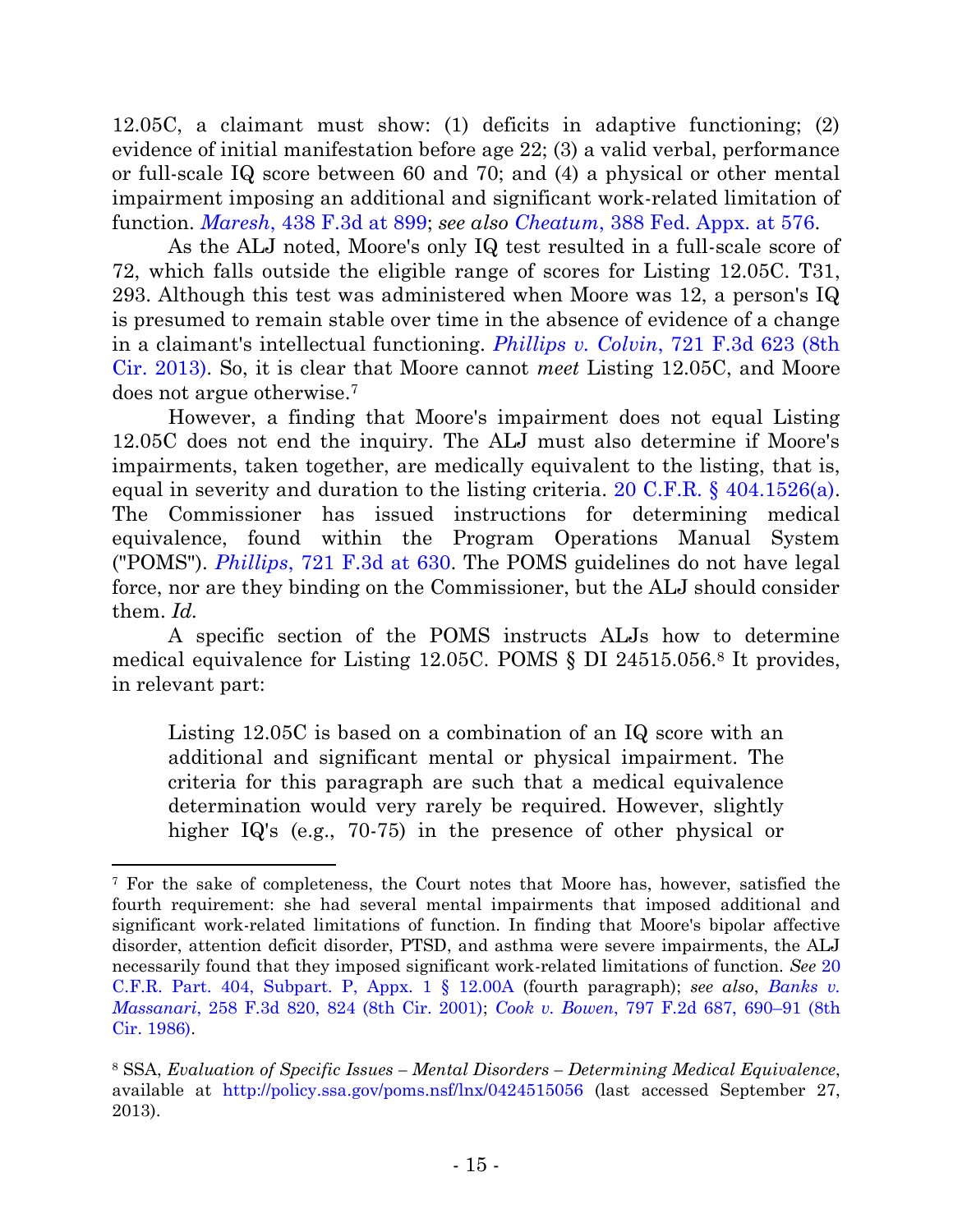mental disorders that impose additional and significant workrelated limitation of function may support an equivalence determination. It should be noted that generally the higher the IQ, the less likely medical equivalence in combination with another physical or mental impairment(s) can be found.

### POMS § DI 24515.056(D)(1)(c).

Moore notes that the ALJ did not explicitly state she had considered the POMS guideline. So, Moore argues, the ALJ actually erred in two regards: first, by failing to consider the POMS guideline, and second, by finding that Moore's conditions did not medically equal Listing 12.05C. The Court concludes that both arguments are without merit. The ALJ stated that she determined that Moore's "mental impairments, considered singly and in combination, do not meet or medically equal" the criteria for Listing 12.05. T29. The fact that the ALJ did not mention the POMS guideline does not mean the ALJ failed to consider it. More importantly, the ALJ determined that Moore did not have the requisite deficits in adaptive functioning to satisfy Listing 12.05C, thus precluding any finding of medical equivalence. *See* T30.

SSA regulations do not define "deficits in adaptive functioning." Courts, however, have interpreted the phrase to mean the "inability to cope with the challenges of ordinary everyday life. If you cannot cope with those challenges, you are not going to be able to hold down a full-time job." *[Novy v. Astrue,](http://westlaw.com/find/default.wl?ft=Y&referencepositiontype=S&rs=btil2.0&rp=%2ffind%2fdefault.wl&serialnum=2012907617&fn=_top&referenceposition=710&findtype=Y&vr=2.0&db=0000506&wbtoolsId=2012907617&HistoryType=F)* 497 [F.3d 708, 710 \(7th Cir. 2007\)](http://westlaw.com/find/default.wl?ft=Y&referencepositiontype=S&rs=btil2.0&rp=%2ffind%2fdefault.wl&serialnum=2012907617&fn=_top&referenceposition=710&findtype=Y&vr=2.0&db=0000506&wbtoolsId=2012907617&HistoryType=F) (citation omitted); *accord Talavera*[, 697 F.3d at](http://westlaw.com/find/default.wl?ft=Y&db=0000506&rs=btil2.0&rp=%2ffind%2fdefault.wl&serialnum=2028826025&fn=_top&findtype=Y&vr=2.0&wbtoolsId=2028826025&HistoryType=F)  [153.](http://westlaw.com/find/default.wl?ft=Y&db=0000506&rs=btil2.0&rp=%2ffind%2fdefault.wl&serialnum=2028826025&fn=_top&findtype=Y&vr=2.0&wbtoolsId=2028826025&HistoryType=F) Examples include "activities of daily living," such as the abilities to live independently, maintain a residence, shop, cook, and maintain appropriate grooming and hygiene.  $20 \text{ C.F.R. Part } 404$ , Subpart P, Appx. 1, §  $12.00 \text{C}(1)$ ; *see also*, *Cox v. Astrue*[, 495 F.3d 614, 618](http://westlaw.com/find/default.wl?ft=Y&referencepositiontype=S&rs=btil2.0&rp=%2ffind%2fdefault.wl&serialnum=2012780934&fn=_top&referenceposition=618&findtype=Y&vr=2.0&db=0000506&wbtoolsId=2012780934&HistoryType=F)–19 (8th Cir. 2007); *[Chunn v.](http://westlaw.com/find/default.wl?ft=Y&referencepositiontype=S&rs=btil2.0&rp=%2ffind%2fdefault.wl&serialnum=2006209229&fn=_top&referenceposition=669&findtype=Y&vr=2.0&db=0000506&wbtoolsId=2006209229&HistoryType=F)  Barnhart*[, 397 F.3d 667, 669, 672 \(8th Cir. 2005\).](http://westlaw.com/find/default.wl?ft=Y&referencepositiontype=S&rs=btil2.0&rp=%2ffind%2fdefault.wl&serialnum=2006209229&fn=_top&referenceposition=669&findtype=Y&vr=2.0&db=0000506&wbtoolsId=2006209229&HistoryType=F) Courts also look to claimants' social functioning, their ability to maintain concentration, persistence, or pace, and their work experience. *Cox*[, 495 F.3d 614, 618](http://westlaw.com/find/default.wl?ft=Y&referencepositiontype=S&rs=btil2.0&rp=%2ffind%2fdefault.wl&serialnum=2012780934&fn=_top&referenceposition=618&findtype=Y&vr=2.0&db=0000506&wbtoolsId=2012780934&HistoryType=F)–19.

The ALJ properly considered these factors and found that Moore lacked the deficits in adaptive functioning necessary to *meet* Listing 12.05C. The ALJ acknowledged Moore's early educational difficulties and the fact that she had been diagnosed as mildly mentally retarded, but correctly noted that the listing requires more than a label or diagnosis. T30; *Cox*[, 495 F.3d at 618 n.4](http://westlaw.com/find/default.wl?ft=Y&referencepositiontype=S&rs=btil2.0&rp=%2ffind%2fdefault.wl&serialnum=2012780934&fn=_top&referenceposition=618&findtype=Y&vr=2.0&db=0000506&wbtoolsId=2012780934&HistoryType=F) (medical and legal standards for mental retardation are not identical); *cf. Maresh*[, 438 F.3d at 899](http://westlaw.com/find/default.wl?ft=Y&referencepositiontype=S&rs=btil2.0&rp=%2ffind%2fdefault.wl&serialnum=2008548751&fn=_top&referenceposition=899&findtype=Y&vr=2.0&db=0000506&wbtoolsId=2008548751&HistoryType=F) (listing does not require formal diagnosis of mental retardation). And the ALJ determined these factors were outweighed by the following considerations: Moore was able to live independently, perform all her activities of daily living without assistance, drive, cook, and clean, and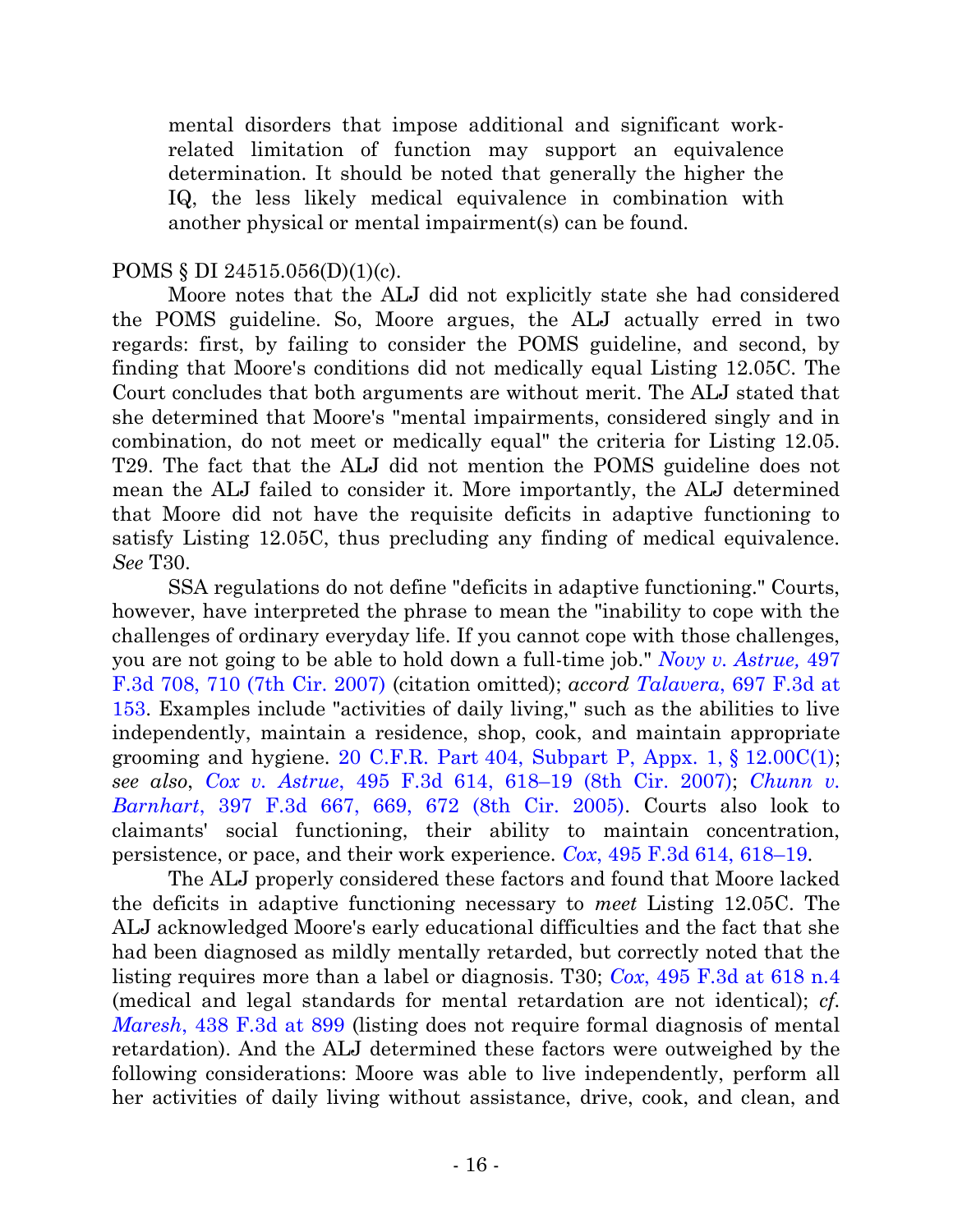take care of her four step-grandchildren once a week. The ALJ found no evidence that Moore required assistance in meeting social norms or functioning in society. Finally, the ALJ noted that Moore had previously worked at the level of substantial gainful activity in several positions classified as "semi-skilled" under the Dictionary of Titles (DOT). T30.

Considering the initial evidence before the ALJ, the Court finds that substantial evidence supported the ALJ's determination that Moore did not possess the requisite deficits in adaptive functioning to meet Listing 12.05C. *Compare*, *Hancock v. Astrue*[, 667 F.3d 470, 475](http://westlaw.com/find/default.wl?ft=Y&referencepositiontype=S&rs=btil2.0&rp=%2ffind%2fdefault.wl&serialnum=2026811899&fn=_top&referenceposition=475&findtype=Y&vr=2.0&db=0000506&wbtoolsId=2026811899&HistoryType=F)–76 (4th Cir. 2012) (listing not met where claimant worked several jobs, shopped and paid bills, took care of three small grandchildren, and was attending school to obtain GED); *[Novy,](http://westlaw.com/find/default.wl?ft=Y&referencepositiontype=S&rs=btil2.0&rp=%2ffind%2fdefault.wl&serialnum=2012907617&fn=_top&referenceposition=710&findtype=Y&vr=2.0&db=0000506&wbtoolsId=2012907617&HistoryType=F)*  [497 F.3d at 710](http://westlaw.com/find/default.wl?ft=Y&referencepositiontype=S&rs=btil2.0&rp=%2ffind%2fdefault.wl&serialnum=2012907617&fn=_top&referenceposition=710&findtype=Y&vr=2.0&db=0000506&wbtoolsId=2012907617&HistoryType=F) (claimant lived independently, took care of three children without help, and paid her own bills); *Cox*[, 495 F.3d at 618](http://westlaw.com/find/default.wl?ft=Y&referencepositiontype=S&rs=btil2.0&rp=%2ffind%2fdefault.wl&serialnum=2012780934&fn=_top&referenceposition=618&findtype=Y&vr=2.0&db=0000506&wbtoolsId=2012780934&HistoryType=F)–19; *with*, *Christner v. Astrue*[, 498 F.3d 790, \(8th Cir. 2007\)](http://westlaw.com/find/default.wl?ft=Y&db=0000506&rs=btil2.0&rp=%2ffind%2fdefault.wl&serialnum=2012925914&fn=_top&findtype=Y&vr=2.0&wbtoolsId=2012925914&HistoryType=F) (remanding for ALJ to consider whether claimant met Listing 12.05 where he dropped out of school in sixth or eighth grade, attended special education classes, was unable to read or write, and did not live independently); *Chunn*, [397 F.3d at 669.](http://westlaw.com/find/default.wl?ft=Y&referencepositiontype=S&rs=btil2.0&rp=%2ffind%2fdefault.wl&serialnum=2006209229&fn=_top&referenceposition=669&findtype=Y&vr=2.0&db=0000506&wbtoolsId=2006209229&HistoryType=F)

The ALJ did not explain why she also found that Moore's other mental impairments, considered together with her intellectual disability, did not *equal* Listing 12.05C. But as long as the overall conclusion is supported by the record, there is no prejudicial error when an ALJ fails to explain why an impairment does not equal a listed impairment. *Boettcher*[, 652 F.3d at 863.](http://westlaw.com/find/default.wl?ft=Y&referencepositiontype=S&rs=btil2.0&rp=%2ffind%2fdefault.wl&serialnum=2025965671&fn=_top&referenceposition=863&findtype=Y&vr=2.0&db=0000506&wbtoolsId=2025965671&HistoryType=F) And the Court finds that, even considering Moore's other impairments, substantial evidence supported the ALJ's conclusion that Moore did not possess the requisite deficits in adaptive functioning.

Moore points to evidence showing that she had difficulty maintaining concentration and focus, as a result not only of her intellectual disability but also her attention deficit disorder, depression, and anxiety. For example, in March 2010, APRN Leonard noted that Moore's attention span and concentration were "severely impaired." T182. But Grosse's notes show that by early 2011, Moore's attention had improved with medication. T300, 306. And Shundoff—whose opinion, as the Court discusses below, the ALJ afforded considerable weight—concluded that although Moore was easily sidetracked, she had the ability to sustain the concentration and attention needed for task completion, and could carry out simple instructions under ordinary supervision. T194.

Certainly, Moore's other impairments had some effect on her ability to cope with the challenges of everyday life. This is borne out by Moore's statements, at the hearing, and in her reports to multiple treatment providers over nearly 2 years. Moore claimed that her frequent nightmares and depression left her exhausted. And her mood swings and panic attacks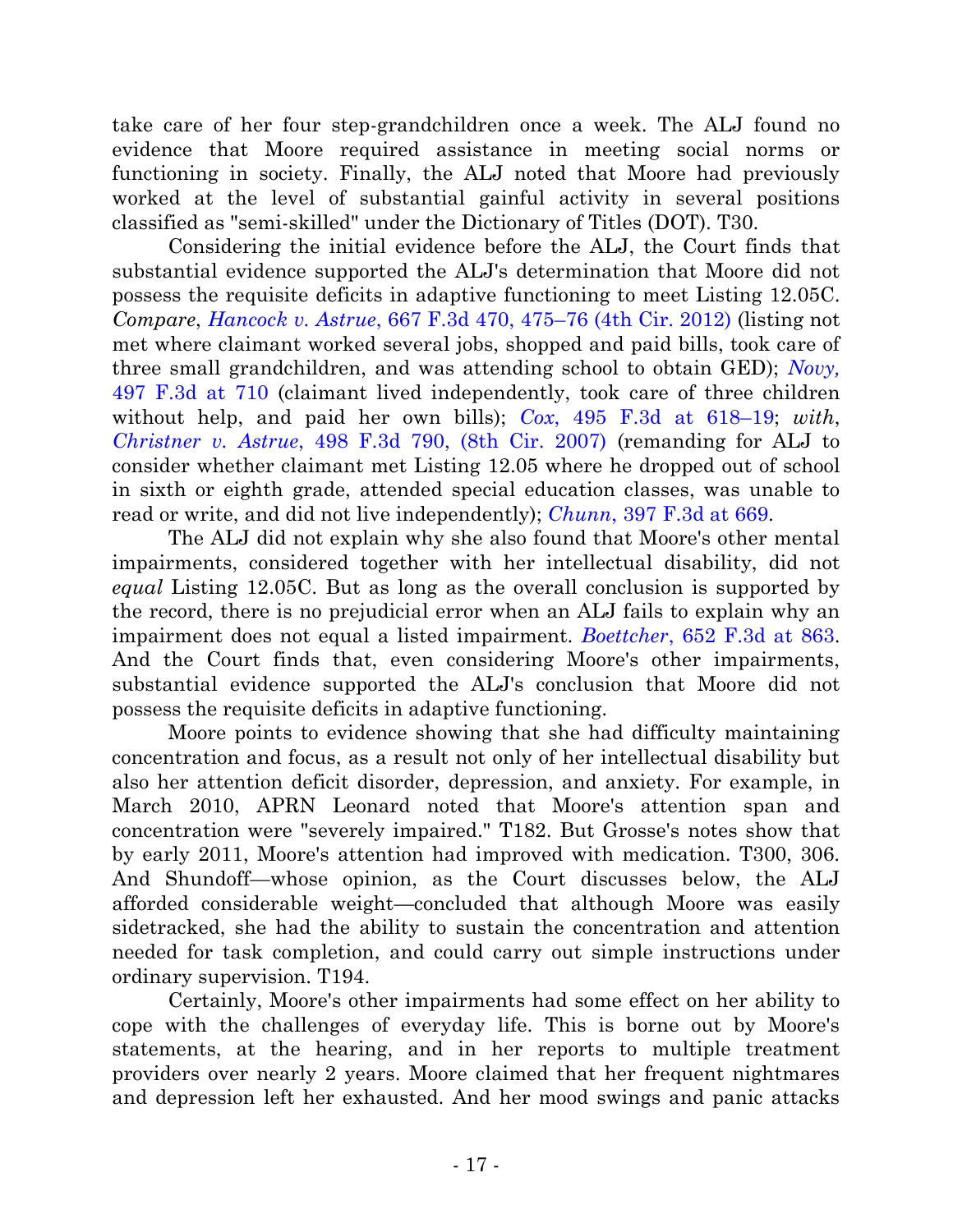made it difficult not only for her to work her previous jobs, but even to socialize with her family and to go driving or shopping. But, as the Court will discuss further in connection with Moore's next argument, the ALJ found that Moore's statements regarding the intensity, persistence, and limiting effects of her symptoms were not entirely credible. T32. Moore has not challenged this finding, and the ALJ's credibility determination was supported by proper reasoning and substantial evidence. So, the Court defers to the ALJ's credibility determination. *See Gonzales,* [465 F.3d at 895](http://westlaw.com/find/default.wl?ft=Y&referencepositiontype=S&rs=btil2.0&rp=%2ffind%2fdefault.wl&serialnum=2010493996&fn=_top&referenceposition=894&findtype=Y&vr=2.0&db=0000506&wbtoolsId=2010493996&HistoryType=F)–96. Thus, Moore's other self-reported symptoms and limitations—such as her irritability, mood swings, and panic attacks—likewise fail to establish medical equivalence.

The ALJ also noted that despite her emotional problems and difficulty with social functioning, Moore was able to maintain a rapport with Grosse over many months, to care for four step-grandchildren, and to maintain a friendship. T30, 34. And Moore was able to reach out to her husband and aunt for help with her panic attacks. *Charette v. Astrue*[, 508 Fed. Appx. 551,](http://westlaw.com/find/default.wl?ft=Y&referencepositiontype=S&rs=btil2.0&rp=%2ffind%2fdefault.wl&serialnum=2029864118&fn=_top&referenceposition=553&findtype=Y&vr=2.0&db=0006538&wbtoolsId=2029864118&HistoryType=F)  [554 \(7th Cir. 2013\)](http://westlaw.com/find/default.wl?ft=Y&referencepositiontype=S&rs=btil2.0&rp=%2ffind%2fdefault.wl&serialnum=2029864118&fn=_top&referenceposition=553&findtype=Y&vr=2.0&db=0006538&wbtoolsId=2029864118&HistoryType=F) (ability to reach out for help undermines claim of adaptive deficits). Finally, although Moore's full-scale IQ score of 72 was within the range of IQ scores contemplated by POMS § DI 24515.056, the ALJ noted that this score came with a caveat. T30. The evaluator noted that Moore tended to give up easily and may have been more capable than she appeared. T294. And as the POMS guideline also provides, generally, the higher the IQ, the less likely it is that medical equivalence will be found. POMS § DI  $24515.056(D)(1)(c)$ . In sum, the Court finds that substantial evidence supports the ALJ's finding that the totality of Moore's conditions did not equal Listing 12.05C.

Moore also argues that the ALJ erred by improvising her own definition for "deficits in adaptive functioning," rather than applying one of the standards recognized by one of the four major professional organizations dealing with intellectual disability. *See [Barnes v. Barnhart](http://westlaw.com/find/default.wl?ft=Y&referencepositiontype=S&rs=btil2.0&rp=%2ffind%2fdefault.wl&serialnum=2005585639&fn=_top&referenceposition=942&findtype=Y&vr=2.0&db=0006538&wbtoolsId=2005585639&HistoryType=F)*, 116 Fed. Appx. [934, 942 \(10th Cir. 2004\).](http://westlaw.com/find/default.wl?ft=Y&referencepositiontype=S&rs=btil2.0&rp=%2ffind%2fdefault.wl&serialnum=2005585639&fn=_top&referenceposition=942&findtype=Y&vr=2.0&db=0006538&wbtoolsId=2005585639&HistoryType=F) Specifically, Moore argues that the ALJ should have used the criteria set forth in the *DSM-IV*, which requires significant limitations in adaptive functioning in at least two of several skill areas, such as communication, self-care, self-direction, work, education, or safety. *DSM-IV* at 41–43.

As noted above, Social Security regulations do not define "deficits in adaptive functioning." Moore's argument derives from comments made by the Commissioner that accompanied a 2002 revision to the Listing of Impairments. *[Technical Revisions to Medical Criteria for Determinations of](http://web2.westlaw.com/find/default.wl?cite=67+FR+20018-01&rs=WLW13.07&pbc=DA010192&vr=2.0&rp=%2ffind%2fdefault.wl&utid=1&fn=_top&mt=FederalGovernment&sv=Split)  Disability*[, 67 Fed. Reg. 20,018 \(April 24, 2002\).](http://web2.westlaw.com/find/default.wl?cite=67+FR+20018-01&rs=WLW13.07&pbc=DA010192&vr=2.0&rp=%2ffind%2fdefault.wl&utid=1&fn=_top&mt=FederalGovernment&sv=Split) At that time, the Commissioner rejected a proposal that the *DSM-IV*'s diagnostic criteria for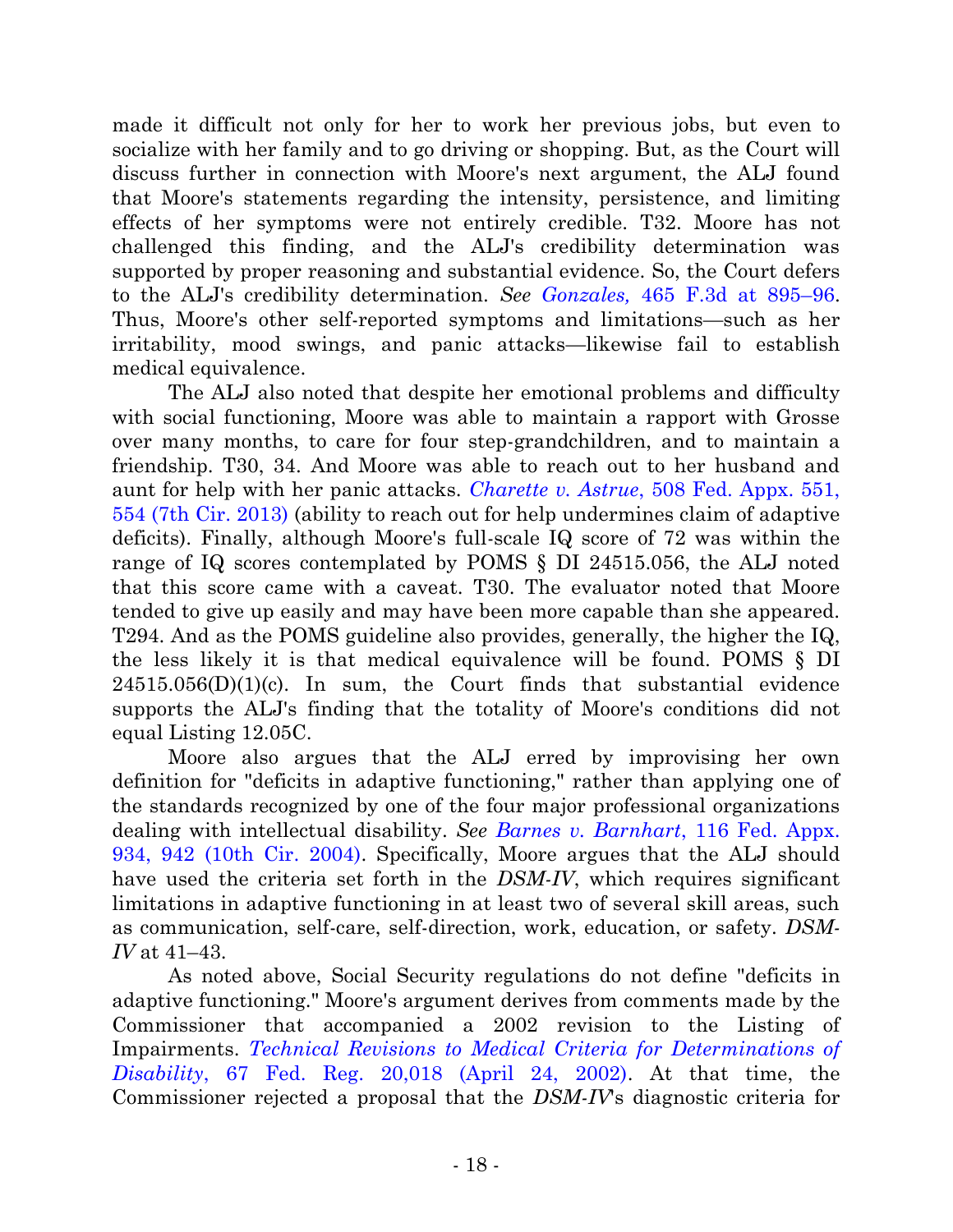intellectual disability be used for Listing 12.05. [67 Fed. Reg. at 20,022.](http://web2.westlaw.com/find/default.wl?cite=67+FR+20018-01&rs=WLW13.07&pbc=DA010192&vr=2.0&rp=%2ffind%2fdefault.wl&utid=1&fn=_top&mt=FederalGovernment&sv=Split) The Commissioner noted that the definition for intellectual disability used in the listings was "consistent with, if not identical to, the definitions . . . used by the leading professional organizations. The four major professional organizations in the United States that deal with MR [mental retardation] have each established their own definition of [mental retardation]." *Id.* However, unlike those organizations, the SSA's definition is used not for diagnostic purposes, but to determine eligibility for disability benefits. *Id.* So, Listing 12.05 "establishes the necessary elements, while *allowing* use of any of the measurements methods recognized and endorsed by the professional organizations." *Id.* (emphasis supplied).

Moore relies on *Barnes v. Barnhart*, in which the Tenth Circuit expressed concern regarding the lack of a precise definition of "deficits in adaptive functioning," and regarding what it saw as the ALJ's decision to "improvise" his own definition. [116 Fed. Appx. at 936, 942.](http://westlaw.com/find/default.wl?ft=Y&referencepositiontype=S&rs=btil2.0&rp=%2ffind%2fdefault.wl&serialnum=2005585639&fn=_top&referenceposition=942&findtype=Y&vr=2.0&db=0006538&wbtoolsId=2005585639&HistoryType=F) So, the court remanded with directions that the ALJ choose and apply "a standard consistent with the Commissioner's directive," such as that found in the *DSM-IV*. *Id.* at 942.

However, other courts, including the Eighth Circuit, have not required the use of criteria endorsed by outside organizations. Instead, as noted above, courts have interpreted "deficits in adaptive functioning" to refer to a claimant's inability to cope with the challenges of everyday life. *See*, *Talavera*[, 697 F.3d at 153;](http://westlaw.com/find/default.wl?ft=Y&db=0000506&rs=btil2.0&rp=%2ffind%2fdefault.wl&serialnum=2028826025&fn=_top&findtype=Y&vr=2.0&wbtoolsId=2028826025&HistoryType=F) *Novy*[, 497 F.3d at 710;](http://westlaw.com/find/default.wl?ft=Y&referencepositiontype=S&rs=btil2.0&rp=%2ffind%2fdefault.wl&serialnum=2012907617&fn=_top&referenceposition=710&findtype=Y&vr=2.0&db=0000506&wbtoolsId=2012907617&HistoryType=F) *see also Charette*[, 508 Fed.](http://westlaw.com/find/default.wl?ft=Y&referencepositiontype=S&rs=btil2.0&rp=%2ffind%2fdefault.wl&serialnum=2029864118&fn=_top&referenceposition=553&findtype=Y&vr=2.0&db=0006538&wbtoolsId=2029864118&HistoryType=F)  [Appx. at 553](http://westlaw.com/find/default.wl?ft=Y&referencepositiontype=S&rs=btil2.0&rp=%2ffind%2fdefault.wl&serialnum=2029864118&fn=_top&referenceposition=553&findtype=Y&vr=2.0&db=0006538&wbtoolsId=2029864118&HistoryType=F) (rejecting argument identical to Moore's). And while the Eighth Circuit has not explicitly adopted this definition, it has consistently applied it—rather than a specific set of diagnostic criteria—in cases addressing Listing 12.05. *See, e.g.*, *Cheatum*[, 388 Fed. Appx. at 576](http://web2.westlaw.com/find/default.wl?cite=388+Fed.Appx.+574&rs=WLW13.07&vr=2.0&rp=%2ffind%2fdefault.wl&utid=1&fn=_top&mt=FederalGovernment&sv=Split)–77; *Cox*[, 495 F.3d at](http://westlaw.com/find/default.wl?ft=Y&referencepositiontype=S&rs=btil2.0&rp=%2ffind%2fdefault.wl&serialnum=2012780934&fn=_top&referenceposition=618&findtype=Y&vr=2.0&db=0000506&wbtoolsId=2012780934&HistoryType=F)  [618](http://westlaw.com/find/default.wl?ft=Y&referencepositiontype=S&rs=btil2.0&rp=%2ffind%2fdefault.wl&serialnum=2012780934&fn=_top&referenceposition=618&findtype=Y&vr=2.0&db=0000506&wbtoolsId=2012780934&HistoryType=F)–19; *Chunn*[, 397 F.3d at 669, 672;](http://westlaw.com/find/default.wl?ft=Y&referencepositiontype=S&rs=btil2.0&rp=%2ffind%2fdefault.wl&serialnum=2006209229&fn=_top&referenceposition=669&findtype=Y&vr=2.0&db=0000506&wbtoolsId=2006209229&HistoryType=F) *see also Maresh*[, 438 F.3d at 899](http://westlaw.com/find/default.wl?ft=Y&referencepositiontype=S&rs=btil2.0&rp=%2ffind%2fdefault.wl&serialnum=2008548751&fn=_top&referenceposition=899&findtype=Y&vr=2.0&db=0000506&wbtoolsId=2008548751&HistoryType=F/) (rejecting attempt by Commissioner to use *DSM-IV* criteria to show that claimant did not meet Listing 12.05); *cf. Cox*[, 495 F.3d at 618 n.4](http://westlaw.com/find/default.wl?ft=Y&referencepositiontype=S&rs=btil2.0&rp=%2ffind%2fdefault.wl&serialnum=2012780934&fn=_top&referenceposition=618&findtype=Y&vr=2.0&db=0000506&wbtoolsId=2012780934&HistoryType=F) (the medical and legal standards for intellectual disability are not identical).

In sum, because the ALJ examined Moore's ability to cope with the challenges of everyday life, she applied the correct legal standard. And reviewing the record under that standard, the Court finds that substantial evidence supported the ALJ's determination that Moore did not meet or medically equal Listing 12.05C.

## **II. Moore's GAF Scores**

Moore next argues that the ALJ erred in "disregarding" her consistently low GAF scores, and in failing to explain what evidence the ALJ relied upon in determining that Moore's functioning was higher than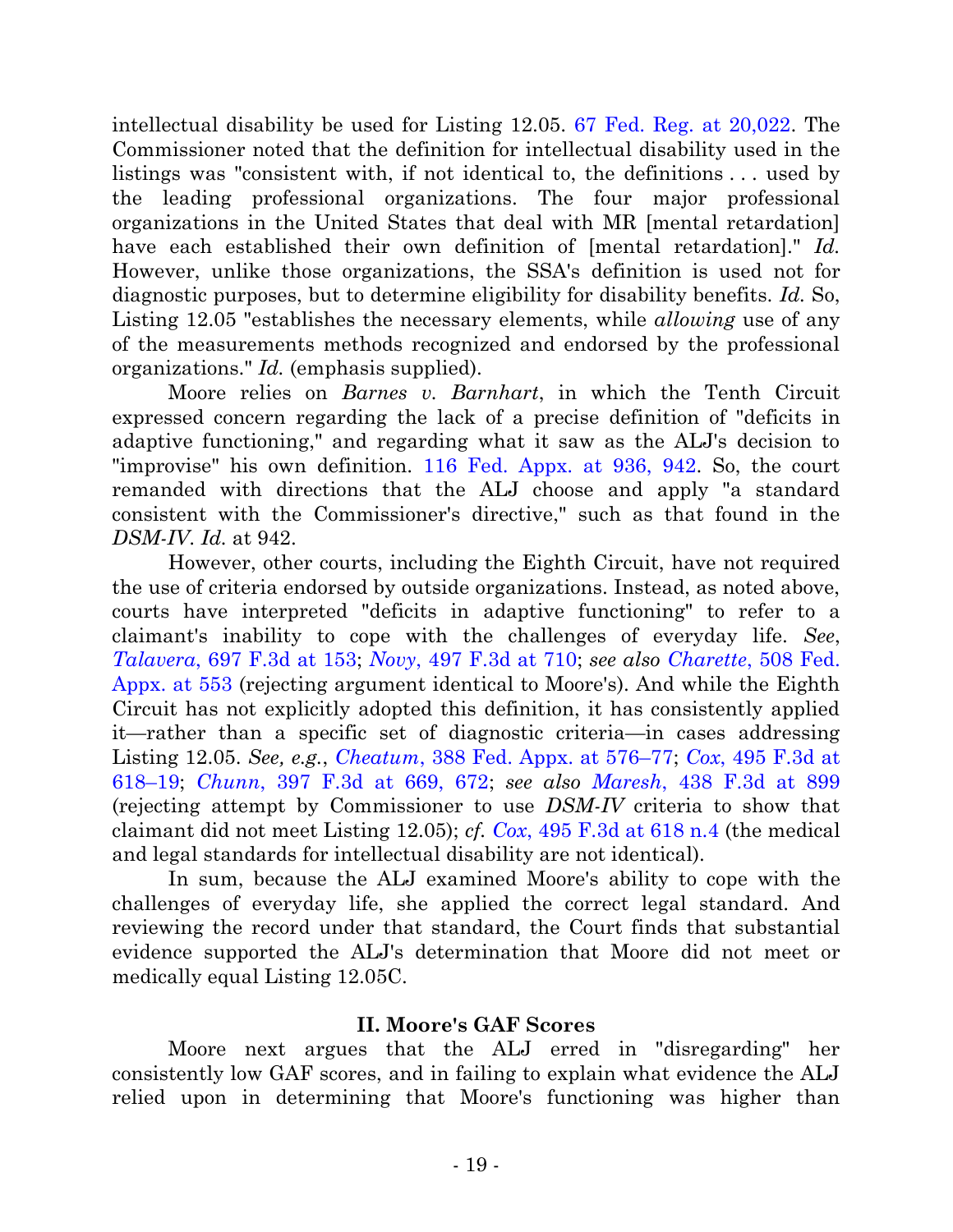suggested by these scores. The Court finds no error in the ALJ's methodology, explanation, or conclusion.

First, the ALJ did not disregard or ignore Moore's GAF scores. The ALJ explicitly stated that she had considered the fact that Moore had received multiple GAF scores below 50. T35. But the ALJ reasoned that such scores were primarily a clinical tool for use by mental health professionals, and did not correspond directly to the criteria used to establish disability. T35. So, the ALJ stated that she had relied instead upon the narrative reports containing the actual opinions of the various treatment providers and other sources, as these were "more applicable to a function-by-function assessment of the claimant's functional capabilities." T35. This statement immediately followed a discussion of the relevant opinions, contradicting Moore's claim that the ALJ failed to cite to specific evidence in support of her decision.

The ALJ acted reasonably in relying on the record as a whole and in affording greater weight to the actual opinions of the various sources in the record. A GAF score is "a subjective determination that represents the clinician's judgment of the individual's overall level of functioning." *[Jones v.](http://westlaw.com/find/default.wl?ft=Y&referencepositiontype=S&rs=btil2.0&rp=%2ffind%2fdefault.wl&serialnum=2022882692&fn=_top&referenceposition=973&findtype=Y&vr=2.0&db=0000506&wbtoolsId=2022882692&HistoryType=F)  Astrue*[, 619 F.3d 963, 973 \(8th Cir. 2010\).](http://westlaw.com/find/default.wl?ft=Y&referencepositiontype=S&rs=btil2.0&rp=%2ffind%2fdefault.wl&serialnum=2022882692&fn=_top&referenceposition=973&findtype=Y&vr=2.0&db=0000506&wbtoolsId=2022882692&HistoryType=F) While GAF scores may be helpful in assessing disability, they are not essential to determining an individual's RFC. *Id.* The *DSM-IV* itself makes clear that a given score may have little bearing on the subject's occupational functioning. *Id.* That is because a GAF score measures both a person's symptom severity and their functioning, and always reflects the worse of the two. *DSM-IV* at 32–33. So, "the GAF rating for an individual who is a significant danger to self but is otherwise functioning well would be below 20." *Id.* at 33. The difference between a GAF score and an assessment of a claimant's ability to work is illustrated by Shundoff's report, which the ALJ afforded considerable weight. T35. Shundoff assigned Moore a GAF score of 40–45, which, considered alone, could suggest major or serious impairments in functioning that would prevent Moore from working.<sup>9</sup> Yet Shundoff opined that Moore was more or less capable of performing the basic mental tasks associated with working, albeit with some difficulty. T193–94.

The Commissioner has explicitly recognized that GAF scores have no direct correlation to the severity requirements of the SSA's mental disorders listings. *Jones*[, 619 F.3d at 973](http://westlaw.com/find/default.wl?ft=Y&referencepositiontype=S&rs=btil2.0&rp=%2ffind%2fdefault.wl&serialnum=2022882692&fn=_top&referenceposition=973&findtype=Y&vr=2.0&db=0000506&wbtoolsId=2022882692&HistoryType=F)–74; *see also [Revised Medical Criteria for](http://web2.westlaw.com/find/default.wl?cite=65+Fed.+Reg.+50746&rs=WLW13.07&vr=2.0&rp=%2ffind%2fdefault.wl&utid=1&fn=_top&mt=FederalGovernment&sv=Split)  [Evaluating Mental Disorders and Traumatic Brain Injury](http://web2.westlaw.com/find/default.wl?cite=65+Fed.+Reg.+50746&rs=WLW13.07&vr=2.0&rp=%2ffind%2fdefault.wl&utid=1&fn=_top&mt=FederalGovernment&sv=Split)*, 65 Fed. Reg. 50746, 50764–[65 \(Aug. 21, 2000\).](http://web2.westlaw.com/find/default.wl?cite=65+Fed.+Reg.+50746&rs=WLW13.07&vr=2.0&rp=%2ffind%2fdefault.wl&utid=1&fn=_top&mt=FederalGovernment&sv=Split) Thus, the ALJ may afford greater weight to other medical evidence and testimony than to GAF scores when the evidence

<sup>9</sup> As noted above, GAF scores in the ranges of 31 to 40 and 40 to 50 suggest the possibility of "major" and "serious" impairments in social and occupational functioning, respectively, and are consistent with an inability to keep a job. *See DSM-IV* at 34.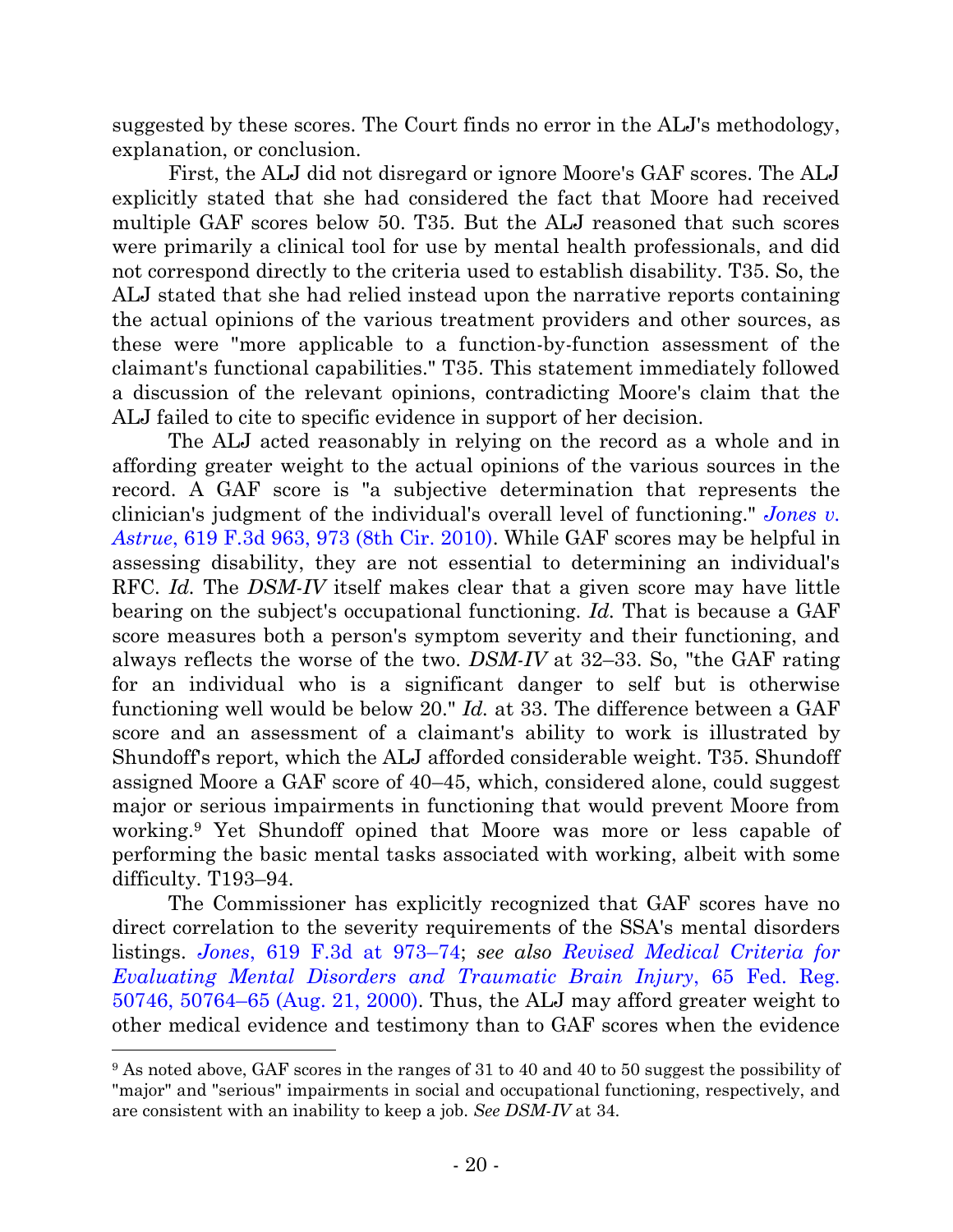requires it. *Jones*[, 619 F.3d at 974;](http://westlaw.com/find/default.wl?ft=Y&referencepositiontype=S&rs=btil2.0&rp=%2ffind%2fdefault.wl&serialnum=2022882692&fn=_top&referenceposition=973&findtype=Y&vr=2.0&db=0000506&wbtoolsId=2022882692&HistoryType=F) *see also [Goff v. Barnhart,](http://westlaw.com/find/default.wl?ft=Y&referencepositiontype=S&rs=btil2.0&rp=%2ffind%2fdefault.wl&serialnum=2007218720&fn=_top&referenceposition=791&findtype=Y&vr=2.0&db=0000506&wbtoolsId=2007218720&HistoryType=F)* 421 F.3d 785, [791 \(8th Cir. 2005\).](http://westlaw.com/find/default.wl?ft=Y&referencepositiontype=S&rs=btil2.0&rp=%2ffind%2fdefault.wl&serialnum=2007218720&fn=_top&referenceposition=791&findtype=Y&vr=2.0&db=0000506&wbtoolsId=2007218720&HistoryType=F) Here, the ALJ correctly reasoned that the specific findings of Shundoff and other sources were more relevant to the ultimate issue under consideration—not the severity of Moore's symptoms, but the effect of those symptoms on her ability to work. In short, the ALJ was not required to assign any particular weight to Moore's GAF scores, and did not err in finding other evidence to be more probative.

More broadly, the Court understands Moore to be arguing that the RFC assessment was not supported by substantial evidence, in that it did not reflect the serious or major impairment in Moore's ability to work suggested by her GAF scores. Again, the Court finds no error in this regard. Instead, the Court concludes that, based on the evidence available at the hearing, the RFC assessment was supported by substantial evidence.

The ALJ relied primarily upon the reports of Shundoff and Bruning Brown. T35. As discussed above, Shundoff generally concluded that while Moore's conditions caused her difficulty, she could still work. T194. Bruning Brown's findings were similar. Bruning Brown found that Moore had either no significant limits, or only moderate limits, in her "basic mental work activities," T33, such as the ability to understand and remember very short and simple instructions; to work in coordination or proximity to others without being distracted by them; and to get along with coworkers without distracting them or exhibiting behavioral extremes. T259–60. Bruning Brown explained that while Moore would have some limitations on her ability to work, they would not prevent Moore from completing a full work day. T261. The Court finds that these opinions provided substantial evidence for the RFC assessment.

There were two other principal sources of evidence that related to Moore's ability to work and suggested greater limitations: (1) an opinion from Winchester in June 2010; and (2) Moore's self-reported limitations, as expressed at the hearing, in disability reports, and to various treatment providers. The ALJ considered both and determined that Winchester's opinion should be afforded little weight and that Moore's statements were not entirely credible. T31–36. Moore has not argued that the ALJ erred in either of these determinations, and on the evidence before the ALJ, the Court sees no error in either decision.<sup>10</sup>

In June 2010, Winchester wrote in a brief report that Moore's depression and anxiety "interfered with [her] ability to work at this time" and concluded that Moore could only work a few days a week, for a few hours a

<sup>&</sup>lt;sup>10</sup> The Court finds it appropriate to review these determinations even in the absence of any objection by Moore. If nothing else, this review is helpful to the Court's analysis of the effect of Moore's new evidence. *See* part III, *infra*.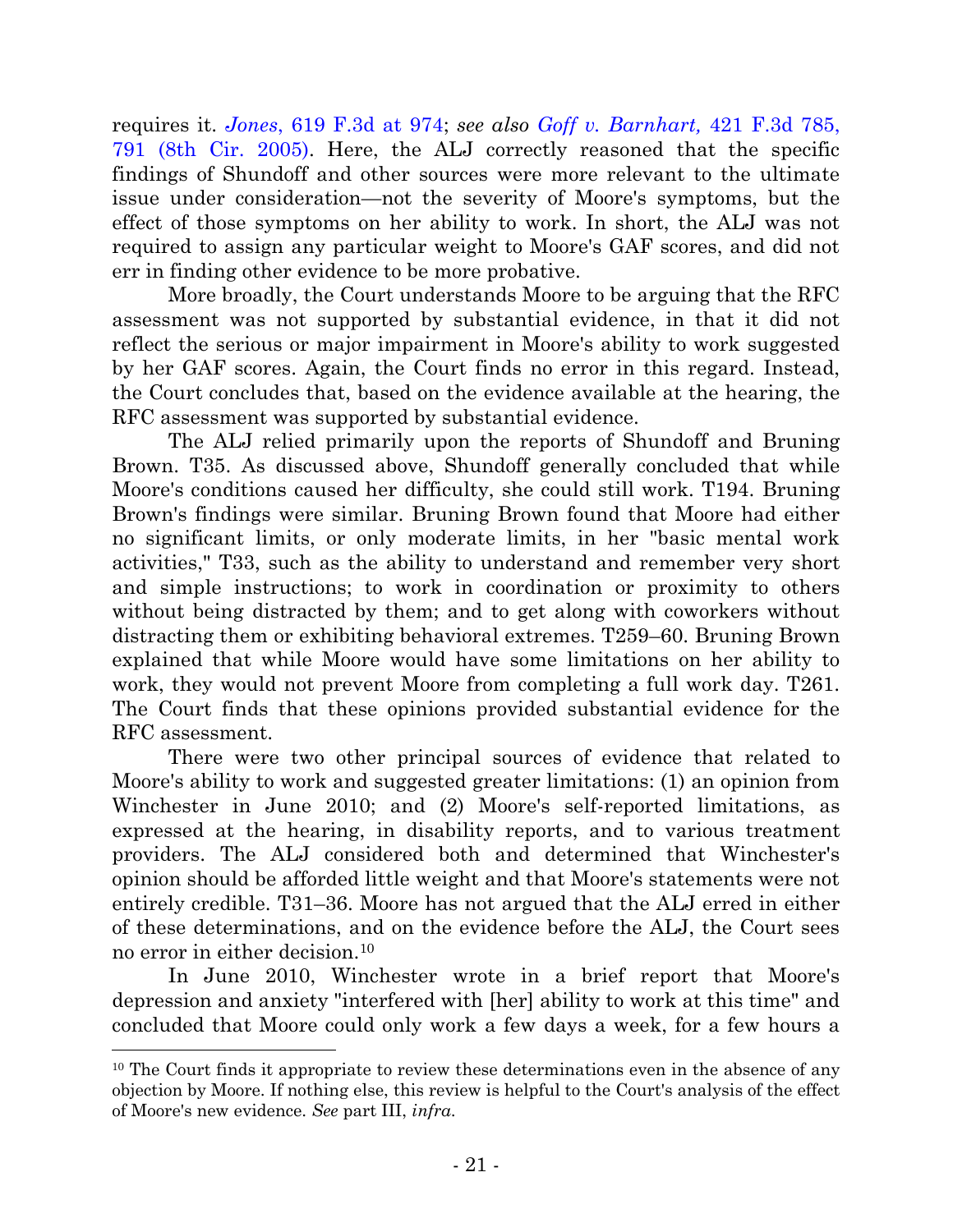day, in a "very low stress situation." T223. The ALJ stated that she carefully considered Winchester's opinion but decided to give it little weight. First, the ALJ noted that Winchester's opinion was inconsistent with Shundoff's. T35. As a psychologist, Shundoff was an "acceptable medical source." Social Security regulations distinguish between "acceptable medical sources" and "other sources." The latter include both medical and non-medical sources. *Sloan v. Astrue,* [499 F.3d 883, 888 \(8th Cir. 2007\);](http://westlaw.com/find/default.wl?ft=Y&referencepositiontype=S&rs=btil2.0&rp=%2ffind%2fdefault.wl&serialnum=2012960673&fn=_top&referenceposition=888&findtype=Y&vr=2.0&db=0000506&wbtoolsId=2012960673&HistoryType=F) [20 C.F.R. § 404.1502.](http://westlaw.com/find/default.wl?ft=L&docname=20CFRS404.1502&rs=btil2.0&rp=%2ffind%2fdefault.wl&fn=_top&findtype=L&vr=2.0&db=1000547&wbtoolsId=20CFRS404.1502&HistoryType=F) Acceptable medical sources include, among other things, licensed physicians and licensed or certified psychologists. *Sloan*[, 499 F.3d at 888;](http://westlaw.com/find/default.wl?ft=Y&referencepositiontype=S&rs=btil2.0&rp=%2ffind%2fdefault.wl&serialnum=2012960673&fn=_top&referenceposition=888&findtype=Y&vr=2.0&db=0000506&wbtoolsId=2012960673&HistoryType=F) [§ 404.1513\(a\).](http://web2.westlaw.com/find/default.wl?cite=20+c.f.r.+s+404.1513&rs=WLW13.07&pbc=DA010192&vr=2.0&rp=%2ffind%2fdefault.wl&utid=1&fn=_top&mt=FederalGovernment&sv=Split) "Other" medical sources include, *inter alia*, physician assistants and nurse practitioners, such as Winchester. *Sloan*[, 499 F.3d at 888;](http://westlaw.com/find/default.wl?ft=Y&referencepositiontype=S&rs=btil2.0&rp=%2ffind%2fdefault.wl&serialnum=2012960673&fn=_top&referenceposition=888&findtype=Y&vr=2.0&db=0000506&wbtoolsId=2012960673&HistoryType=F) § [404.1513\(d\).](http://web2.westlaw.com/find/default.wl?cite=20+c.f.r.+s+404.1513&rs=WLW13.07&pbc=DA010192&vr=2.0&rp=%2ffind%2fdefault.wl&utid=1&fn=_top&mt=FederalGovernment&sv=Split) Shundoff's status as an acceptable medical source was a factor that the ALJ was entitled to consider in affording her opinion greater weight. [SSR 06](http://web2.westlaw.com/find/default.wl?cite=71+FR+45593-03&rs=WLW13.07&pbc=E312021D&vr=2.0&rp=%2ffind%2fdefault.wl&utid=1&fn=_top&mt=FederalGovernment&sv=Split)-3p, [71 Fed. Reg. 45,593, 45,596](http://web2.westlaw.com/find/default.wl?cite=71+FR+45593-03&rs=WLW13.07&pbc=E312021D&vr=2.0&rp=%2ffind%2fdefault.wl&utid=1&fn=_top&mt=FederalGovernment&sv=Split) (Aug. 9, 2006).

The ALJ also reasoned that Winchester's opinion was undermined by subsequent progress notes showing that Moore's condition improved in response to medication. T35. This reasoning finds support in the record. Shortly after Winchester issued her opinion, she changed Moore's prognosis from "guarded" to "good." T217–21. And by the next month, Moore reported that while her attention and focus were still poor, they had improved with medication, and that she had also seen improvement in her mood swings. T217, 219, 220.

It is true that Moore's improvement was modest at first. Winchester referred Moore to Grosse in July 2010 because of a lack of responsiveness to Winchester's medication regime. T281. And when Grosse first met Moore and performed a diagnostic evaluation, Moore's difficulty focusing was readily apparent. Grosse noted that the interview became too long for Moore's attention span and that she had difficulty sitting still. T283–84. This was despite the fact that Moore claimed the Strattera was still helping with her attention and focus. T281.

But Moore continued to improve with treatment. By November 2010, Moore reported that her medications were working "'really well,'" that her mood swings and nightmares had improved, and that although she was stressed her mood was "'pretty good.'" T273. Moore still reported trouble focusing but stated that her attention had improved in response to new medication. T273. Grosse agreed that Moore's symptoms had improved, and noted that her motivation was within normal limits and that she was coping well with her anxiety. T273.

From December 2010 to February 2011 there was some worsening of Moore's symptoms. T300–307. But Grosse noted that Moore was having difficulty affording her medications at that time. Despite this, Moore reported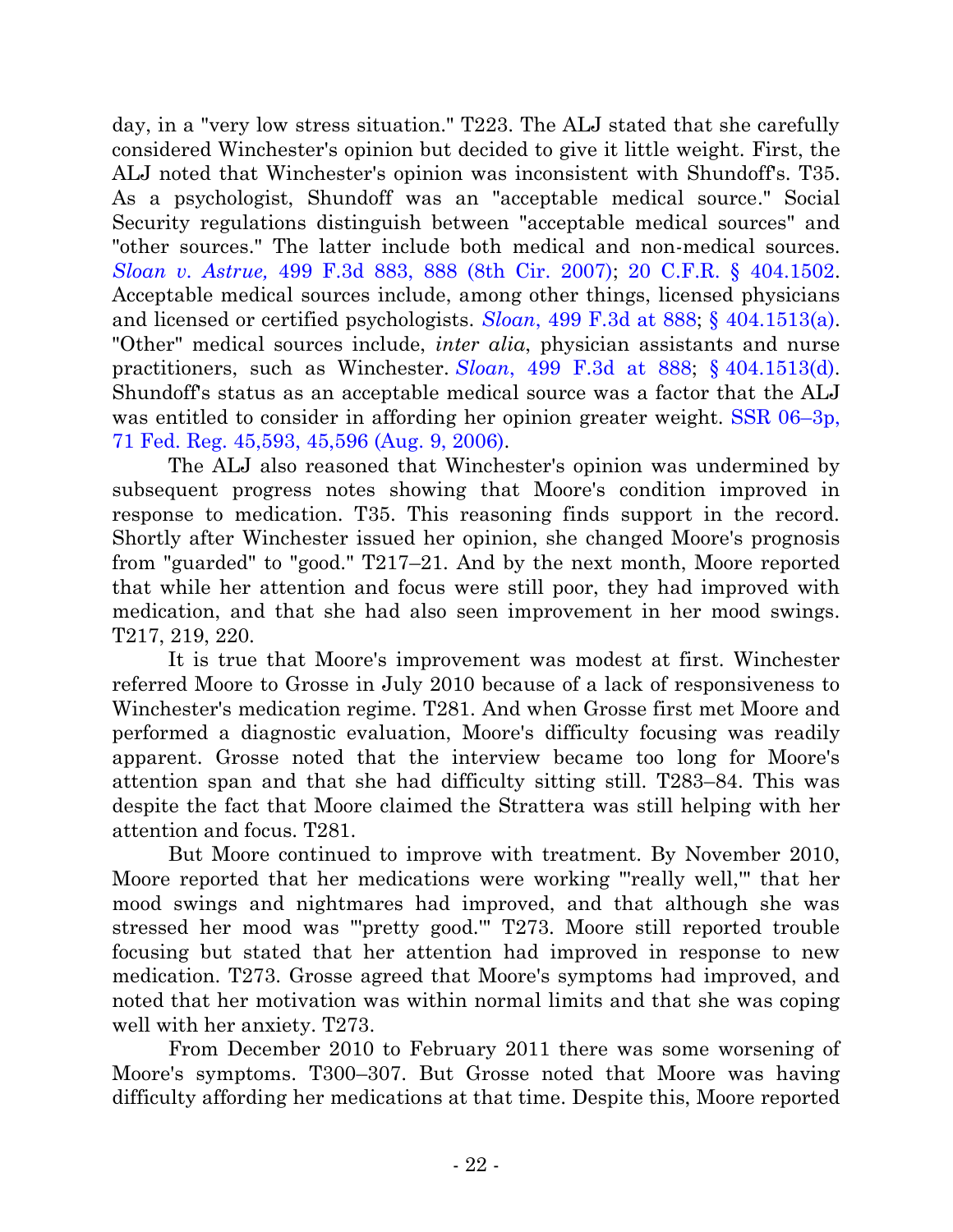she was "not doing too badly,'" denied depression, claimed her focus was still improved, and while some of her medications caused her difficulty sleeping, she did not report any nightmares. T300–307. And by February, Grosse observed that Moore's focus was improved, that her energy and motivation were within normal limits, and that she had only mild overt anxiety. T300. Finally, by the time of the hearing in May 2011, Moore had obtained financial assistance for her medications and was taking them as prescribed. T331–32.

In short, there is substantial evidence in the record to support the ALJ's finding that from the time of Winchester's opinion in June 2010, Moore's condition continued to improve. This provided the ALJ with a proper basis to afford greater weight to Shundoff's opinion. It is the ALJ's role to resolve conflicts among the opinions of various experts, *[Renstrom v. Astrue](http://westlaw.com/find/default.wl?ft=Y&referencepositiontype=S&rs=btil2.0&rp=%2ffind%2fdefault.wl&serialnum=2027876203&fn=_top&referenceposition=1065&findtype=Y&vr=2.0&db=0000506&wbtoolsId=2027876203&HistoryType=F)*, [680 F.3d 1057, 1065 \(8th Cir. 2012\),](http://westlaw.com/find/default.wl?ft=Y&referencepositiontype=S&rs=btil2.0&rp=%2ffind%2fdefault.wl&serialnum=2027876203&fn=_top&referenceposition=1065&findtype=Y&vr=2.0&db=0000506&wbtoolsId=2027876203&HistoryType=F) and substantial evidence supported the ALJ's decision to afford Shundoff's opinion greater weight.

The Court likewise finds that, on the record before the ALJ, substantial evidence supported the determination that Moore's statements regarding her symptoms were not entirely credible. T32. The credibility of a claimant's subjective testimony is primarily for the ALJ to decide. *Vossen [v. Astrue](http://westlaw.com/find/default.wl?ft=Y&db=0000506&rs=btil2.0&rp=%2ffind%2fdefault.wl&serialnum=2022547732&fn=_top&findtype=Y&vr=2.0&wbtoolsId=2022547732&HistoryType=F)*, 612 F.3d 1011, [1017 \(8th Cir. 2010\).](http://westlaw.com/find/default.wl?ft=Y&db=0000506&rs=btil2.0&rp=%2ffind%2fdefault.wl&serialnum=2022547732&fn=_top&findtype=Y&vr=2.0&wbtoolsId=2022547732&HistoryType=F) The ALJ's credibility determination must be upheld if the ALJ provides good reasons for discounting the claimant's subjective complaints—such as inconsistencies in the record or the factors set forth in *Polaski v. Heckler,* [739 F.2d 1320, 1322 \(8th Cir.](http://westlaw.com/find/default.wl?ft=Y&referencepositiontype=S&rs=btil2.0&rp=%2ffind%2fdefault.wl&serialnum=1984135569&fn=_top&referenceposition=1322&findtype=Y&vr=2.0&db=0000350&wbtoolsId=1984135569&HistoryType=F) 1984)—and those reasons are supported by substantial evidence. *Gonzales,* [465 F.3d at 895](http://westlaw.com/find/default.wl?ft=Y&referencepositiontype=S&rs=btil2.0&rp=%2ffind%2fdefault.wl&serialnum=2010493996&fn=_top&referenceposition=894&findtype=Y&vr=2.0&db=0000506&wbtoolsId=2010493996&HistoryType=F)–96. Here, the ALJ considered the appropriate factors and provided several legitimate reasons for her credibility assessment.

First, the ALJ found that "[a]lthough the claimant's steady work history bolsters some of the credibility of her complaints, her past relevant work at the semi-skilled level negates the credibility of her allegations of limitations from being mildly mentally retarded." T33. Second, while Moore's anxiety and mood swings imposed some limits on her social functioning, the ALJ found that the record did not support Moore's "testimony of paranoia and agoraphobia." T34. In other words, the ALJ found Moore's statements regarding her panic attacks—which she claimed could be triggered by driving, being around a lot of people, and being at work—to be not entirely credible.

The ALJ likewise determined that Moore's irritability and mood swings would not interfere with Moore's social functioning to the extent that it would entirely preclude her from working. The ALJ pointed to the fact that Moore was able to maintain a rapport with her medical providers (and in particular, Grosse) and relate well to Shundoff during their meeting. T34; *see* 191, 277. Finally, the ALJ discounted Moore's claims regarding her inability to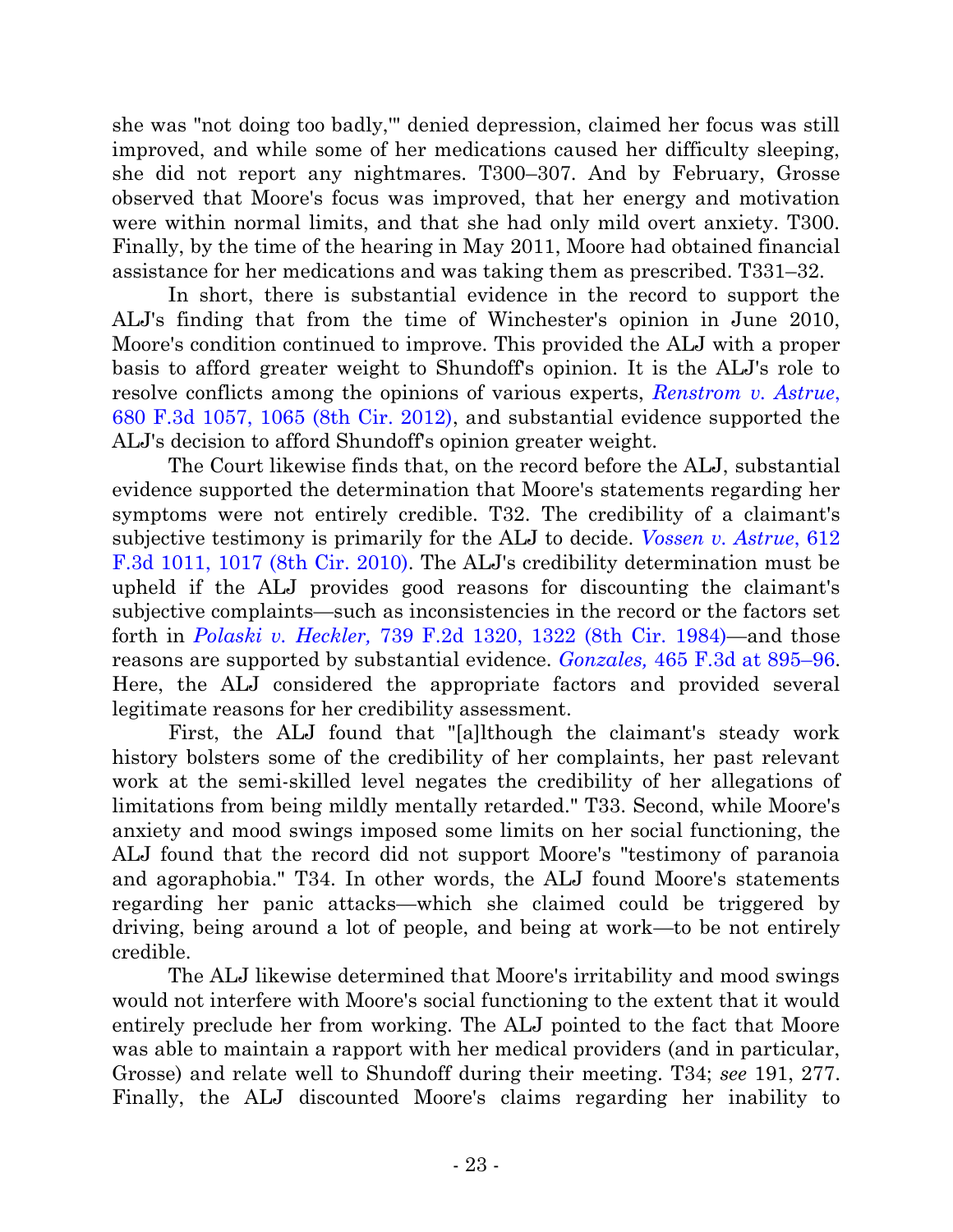concentrate and focus. T34–35. The ALJ again noted that Moore's abilities in this area improved with medication. T32–34. And the ALJ found it significant that Moore was able to maintain attention sufficiently to watch her four stepgrandchildren once a week, use a computer to communicate with her daughter, and shop without assistance. T34.

It is important to note, however, that the ALJ apparently found Moore's subjective complaints to be credible in many respects. This is reflected in the ALJ's assessment of Moore's RFC. The ALJ limited Moore to simple, routine, and repetitive tasks in a low stress environment, defined as requiring only occasional decision-making and occasional changes in the work setting. Additionally, Moore was limited to work involving no interaction with the public and no more than occasional contact with coworkers. T31. These limitations show that the ALJ carefully considered and accounted for the effects of Moore's anxiety, mood swings, intellectual disability, and difficulty concentrating, and the threat that stressful situations would exacerbate her conditions. On the other hand, the ALJ did not believe that Moore would need to take a nap every day during work, or that Moore's irritability would make her impossible to work with, or that Moore's panic attacks would occur with such severity and regularity as to preclude employment.

In sum, the Court finds that the ALJ properly weighed the evidence and assessed Moore's credibility. The ALJ did not have the opportunity to review Grosse's new report, which as the Court explains next, may have affected the ALJ's assessment of Moore's credibility and resulted in a different RFC and a different outcome. However, based on the initial evidence that was available, the RFC determination was supported by substantial evidence.

## **III. Moore's Post-Hearing Evidence**

Finally, Moore argues that the Appeals Council erred in determining that the new evidence she presented (Grosse's September 2011 report) was not material. And, Moore asserts, when this evidence is considered, the ALJ's conclusion is no longer supported by substantial evidence, and this case should be reversed and remanded for further consideration. The Court finds that the Appeals Council did err in this determination, and that a remand is warranted. But rather than determine whether the ALJ's opinion is still supported by substantial evidence, the Court finds that the ALJ should decide, in the first instance, what weight to give Grosse's opinion.

SSA regulations provide that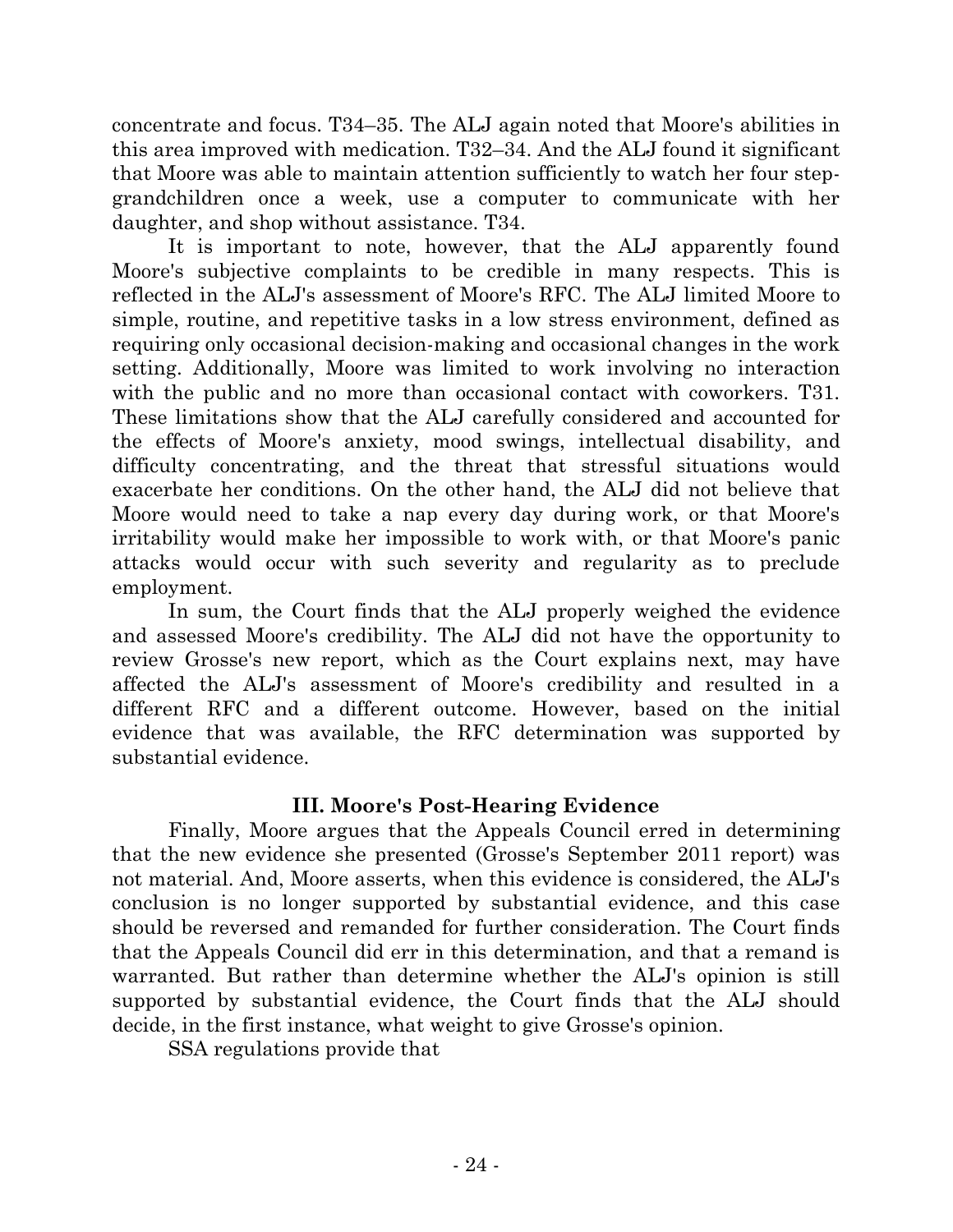[i]f new and material evidence is submitted, the Appeals Council shall consider the additional evidence only where it relates to the period on or before the date of the administrative law judge hearing decision. The Appeals Council shall evaluate the entire record including the new and material evidence submitted if it relates to the period on or before the date of the administrative law judge hearing decision.

[20 C.F.R. § 404.970\(b\).](http://westlaw.com/find/default.wl?ft=L&docname=20CFRS404.970&rs=btil2.0&rp=%2ffind%2fdefault.wl&fn=_top&findtype=L&vr=2.0&db=1000547&wbtoolsId=20CFRS404.970&HistoryType=F) Thus, if a claimant files additional medical evidence with a request for review prior to the date of the Commissioner's final decision, the Appeals Council *must* consider the additional evidence if the additional evidence is new and material. *[Whitney v. Astrue](http://westlaw.com/find/default.wl?ft=Y&referencepositiontype=S&rs=btil2.0&rp=%2ffind%2fdefault.wl&serialnum=2027135037&fn=_top&referenceposition=1006&findtype=Y&vr=2.0&db=0000506&wbtoolsId=2027135037&HistoryType=F)*, 668 F.3d 1004, [1006 \(8th Cir. 2012\).](http://westlaw.com/find/default.wl?ft=Y&referencepositiontype=S&rs=btil2.0&rp=%2ffind%2fdefault.wl&serialnum=2027135037&fn=_top&referenceposition=1006&findtype=Y&vr=2.0&db=0000506&wbtoolsId=2027135037&HistoryType=F)

To be "new," evidence must be more than merely cumulative of other evidence in the record. *Lamp v. Astrue*[, 531 F.3d 629, 632 \(8th Cir. 2008\).](http://westlaw.com/find/default.wl?ft=Y&referencepositiontype=S&rs=btil2.0&rp=%2ffind%2fdefault.wl&serialnum=2016470016&fn=_top&referenceposition=632&findtype=Y&vr=2.0&db=0000506&wbtoolsId=2016470016&HistoryType=F) And evidence is "material" if it is relevant to the claimant's condition for the time period for which benefits were denied. *Id.* To be material, there must also be a reasonable likelihood that consideration of the evidence would have changed the Commissioner's determination. *Meyer v. Astrue*[, 662 F.3d 700,](http://westlaw.com/find/default.wl?ft=Y&referencepositiontype=S&rs=btil2.0&rp=%2ffind%2fdefault.wl&serialnum=2026612523&fn=_top&referenceposition=705&findtype=Y&vr=2.0&db=0000506&wbtoolsId=2026612523&HistoryType=F)  [705 \(4th Cir. 2011\);](http://westlaw.com/find/default.wl?ft=Y&referencepositiontype=S&rs=btil2.0&rp=%2ffind%2fdefault.wl&serialnum=2026612523&fn=_top&referenceposition=705&findtype=Y&vr=2.0&db=0000506&wbtoolsId=2026612523&HistoryType=F) *Threet v. Barnhart*[, 353 F.3d 1185, 1191 \(10th Cir. 2003\)](http://westlaw.com/find/default.wl?ft=Y&referencepositiontype=S&rs=btil2.0&rp=%2ffind%2fdefault.wl&serialnum=2003962216&fn=_top&referenceposition=1191&findtype=Y&vr=2.0&db=0000506&wbtoolsId=2003962216&HistoryType=F) (same); *see also Padgett v. Shalala*[, 9 F.3d 114, at \\*2 \(8th Cir. 1993\)](http://westlaw.com/find/default.wl?ft=Y&referencepositiontype=S&rs=btil2.0&rp=%2ffind%2fdefault.wl&serialnum=1993203074&fn=_top&referenceposition=2&findtype=Y&vr=2.0&db=0000506&wbtoolsId=1993203074&HistoryType=F) (unpublished table decision); *cf. Krogmeier v. Barnhart*[, 294 F.3d 1019, 1025.](http://westlaw.com/find/default.wl?ft=Y&referencepositiontype=S&rs=btil2.0&rp=%2ffind%2fdefault.wl&serialnum=2002391738&fn=_top&referenceposition=1025&findtype=Y&vr=2.0&db=0000506&wbtoolsId=2002391738&HistoryType=F)  [\(8th Cir. 2002\)](http://westlaw.com/find/default.wl?ft=Y&referencepositiontype=S&rs=btil2.0&rp=%2ffind%2fdefault.wl&serialnum=2002391738&fn=_top&referenceposition=1025&findtype=Y&vr=2.0&db=0000506&wbtoolsId=2002391738&HistoryType=F) (applying same standard to new evidence received for first time by court under 42 U.S.C.  $\S$  405(g)). Whether evidence meets these criteria is a question of law the Court reviews de novo. *[Bergmann v. Apfel](http://westlaw.com/find/default.wl?ft=Y&referencepositiontype=S&rs=btil2.0&rp=%2ffind%2fdefault.wl&serialnum=2000086658&fn=_top&referenceposition=1069&findtype=Y&vr=2.0&db=0000506&wbtoolsId=2000086658&HistoryType=F)*, [207 F.3d 1065, 1069 \(8th Cir. 2000\).](http://westlaw.com/find/default.wl?ft=Y&referencepositiontype=S&rs=btil2.0&rp=%2ffind%2fdefault.wl&serialnum=2000086658&fn=_top&referenceposition=1069&findtype=Y&vr=2.0&db=0000506&wbtoolsId=2000086658&HistoryType=F)

Here, the Appeals Council stated that it had examined Grosse's report, but determined that the ALJ "decided your case through May 25, 2011. This new information is about a later time. Therefore, it does not affect the decision about whether you were disabled beginning on or before May 25, 2011." T8. In other words, the Appeals Council found that the new evidence was not material.

This finding was incorrect; Moore's evidence was both new and material. Grosse's report was new, as it was not merely cumulative of other evidence in the record. Other than Winchester, no person who had treated Moore had provided any opinion as to her ability to work. Grosse's report was also much more detailed than Winchester's, and provided a longitudinal picture of Moore's functioning over a significantly longer time frame. The new evidence also satisfied the first materiality prong, as it related to Moore's mental conditions that were the subject of her disability claim, and it concerned the effect of those conditions during the relevant time period. That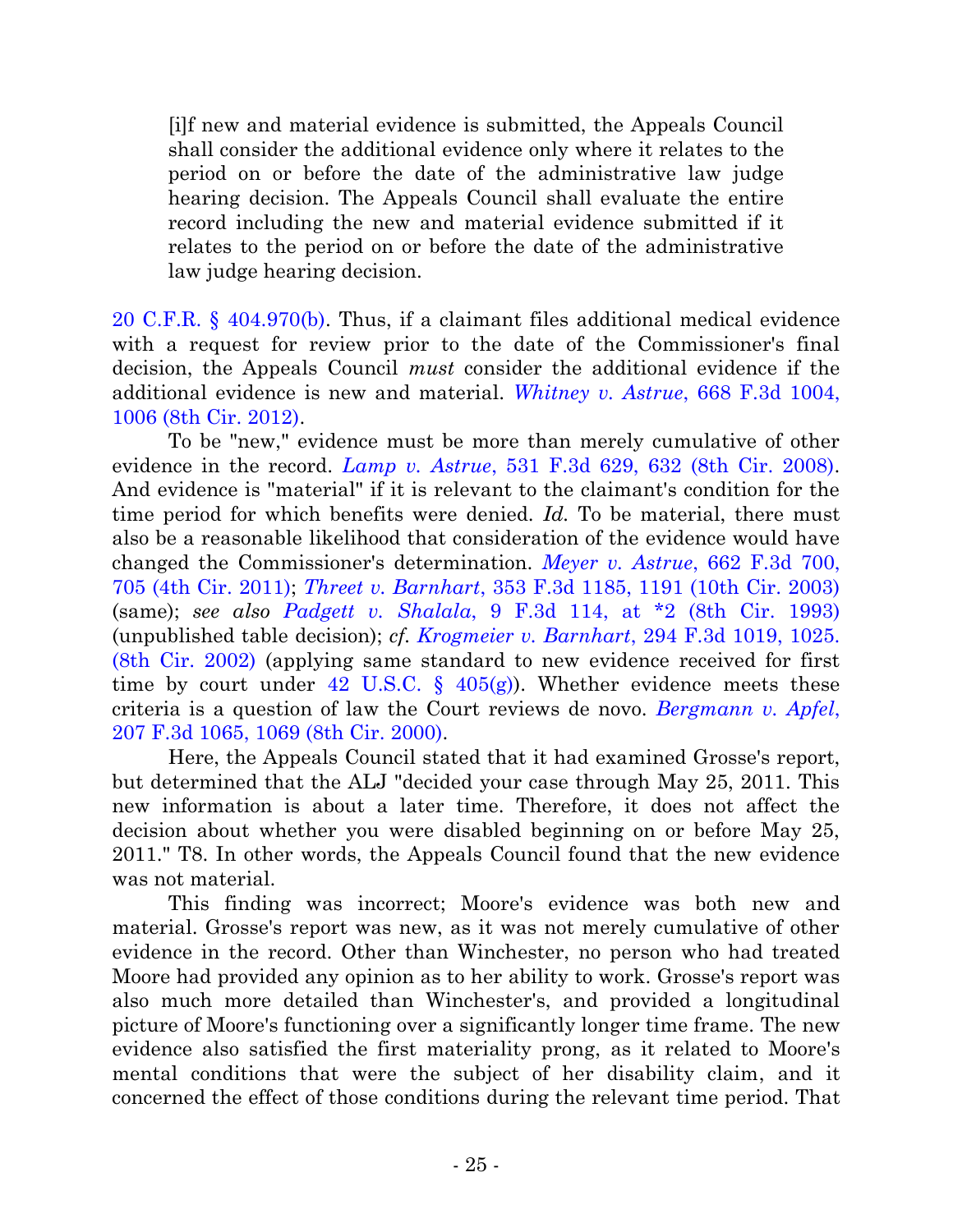the report was written following the ALJ's decision is not dispositive of whether it is material. *Williams v. Sullivan*[, 905 F.2d 214, 216 \(8th Cir.](http://westlaw.com/find/default.wl?ft=Y&referencepositiontype=S&rs=btil2.0&rp=%2ffind%2fdefault.wl&serialnum=1990088376&fn=_top&referenceposition=216&findtype=Y&vr=2.0&db=0000350&wbtoolsId=1990088376&HistoryType=F)  [1990\).](http://westlaw.com/find/default.wl?ft=Y&referencepositiontype=S&rs=btil2.0&rp=%2ffind%2fdefault.wl&serialnum=1990088376&fn=_top&referenceposition=216&findtype=Y&vr=2.0&db=0000350&wbtoolsId=1990088376&HistoryType=F) Medical evidence obtained after the ALJ's decision is material if it relates to the claimant's condition on or before the date of the ALJ's decision. *Id.* The report clearly states that it concerns Moore's condition from July 2010 onward. T16.

The report also satisfies the second materiality prong. There is a reasonable possibility that, were the ALJ to have considered Grosse's opinion, she may have found Moore disabled. When Grosse's report is considered, Winchester no longer stands alone in opining that Moore had greater limitations than found by the other sources. The ALJ also gave Winchester's opinion little weight because of the improvement reflected in the notes of Winchester and Grosse. But Grosse's report potentially casts doubt on the extent or sustainability of any improvement. The new evidence may also have affected the ALJ's determination of Moore's credibility. As discussed above, the ALJ found that Moore's claimed limitations were at least partially supported by the record, and therefore the ALJ must have found Moore somewhat credible. Grosse's report provides further support for Moore's claims, and could bolster her credibility such that the ALJ would have found additional limitations warranted. <sup>11</sup> In short, "the picture presented to the ALJ is significantly altered by the additional evidence." *Bergmann*[, 207 F.3d](http://westlaw.com/find/default.wl?ft=Y&referencepositiontype=S&rs=btil2.0&rp=%2ffind%2fdefault.wl&serialnum=2000086658&fn=_top&referenceposition=1069&findtype=Y&vr=2.0&db=0000506&wbtoolsId=2000086658&HistoryType=F)  [at 1070.](http://westlaw.com/find/default.wl?ft=Y&referencepositiontype=S&rs=btil2.0&rp=%2ffind%2fdefault.wl&serialnum=2000086658&fn=_top&referenceposition=1069&findtype=Y&vr=2.0&db=0000506&wbtoolsId=2000086658&HistoryType=F)

The Eight Circuit has stated that where the Appeals Council fails to consider new and material evidence, it may be a basis for remand by a reviewing court. *Whitney*[, 668 F.3d at 1006.](http://westlaw.com/find/default.wl?ft=Y&referencepositiontype=S&rs=btil2.0&rp=%2ffind%2fdefault.wl&serialnum=2027135037&fn=_top&referenceposition=1006&findtype=Y&vr=2.0&db=0000506&wbtoolsId=2027135037&HistoryType=F) The Court finds that a remand is appropriate in this case. The Appeal Council's conclusion that the report did not relate to the relevant time period—which is contradicted by an examination of the report—demonstrates that the Council failed to consider the substance of the evidence. *See Box v. Shalala*[, 52 F.3d 168, 172 \(8th Cir.](http://westlaw.com/find/default.wl?ft=Y&referencepositiontype=S&rs=btil2.0&rp=%2ffind%2fdefault.wl&serialnum=1995080997&fn=_top&referenceposition=172&findtype=Y&vr=2.0&db=0000506&wbtoolsId=1995080997&HistoryType=F)  [1995\).](http://westlaw.com/find/default.wl?ft=Y&referencepositiontype=S&rs=btil2.0&rp=%2ffind%2fdefault.wl&serialnum=1995080997&fn=_top&referenceposition=172&findtype=Y&vr=2.0&db=0000506&wbtoolsId=1995080997&HistoryType=F) This Court would therefore be placed in the position of being the first to make factual findings regarding Grosse's opinion and whether it can be reconciled with the other evidence in the record. *Meyer*[, 662 F.3d at 707.](http://westlaw.com/find/default.wl?ft=Y&referencepositiontype=S&rs=btil2.0&rp=%2ffind%2fdefault.wl&serialnum=2026612523&fn=_top&referenceposition=705&findtype=Y&vr=2.0&db=0000506&wbtoolsId=2026612523&HistoryType=F) But

<sup>11</sup> It is true that Grosse, like Winchester, was an APRN and thus not an acceptable medical source. However, opinions from "other" sources such as Grosse are "important and should be evaluated on key issues such as impairment severity and functional effects, along with the other relevant evidence in the file." SSR 06–[3p, 71 Fed. Reg. at 45,595.](http://web2.westlaw.com/find/default.wl?cite=71+FR+45593-03&rs=WLW13.07&pbc=E312021D&vr=2.0&rp=%2ffind%2fdefault.wl&utid=1&fn=_top&mt=FederalGovernment&sv=Split) And in some cases, after weighing the appropriate factors, an opinion from a non-acceptable medical source may be entitled to even more weight than the opinion of a treating physician. *Id.* at45,596. Grosse saw Moore many more times and over a greater period than any other source in the record. And while her report consists only of a checklist form and a brief explanation, the same is true of the opinion of Bruning Brown, who never met Moore, and whose opinion the ALJ gave significant weight. T35.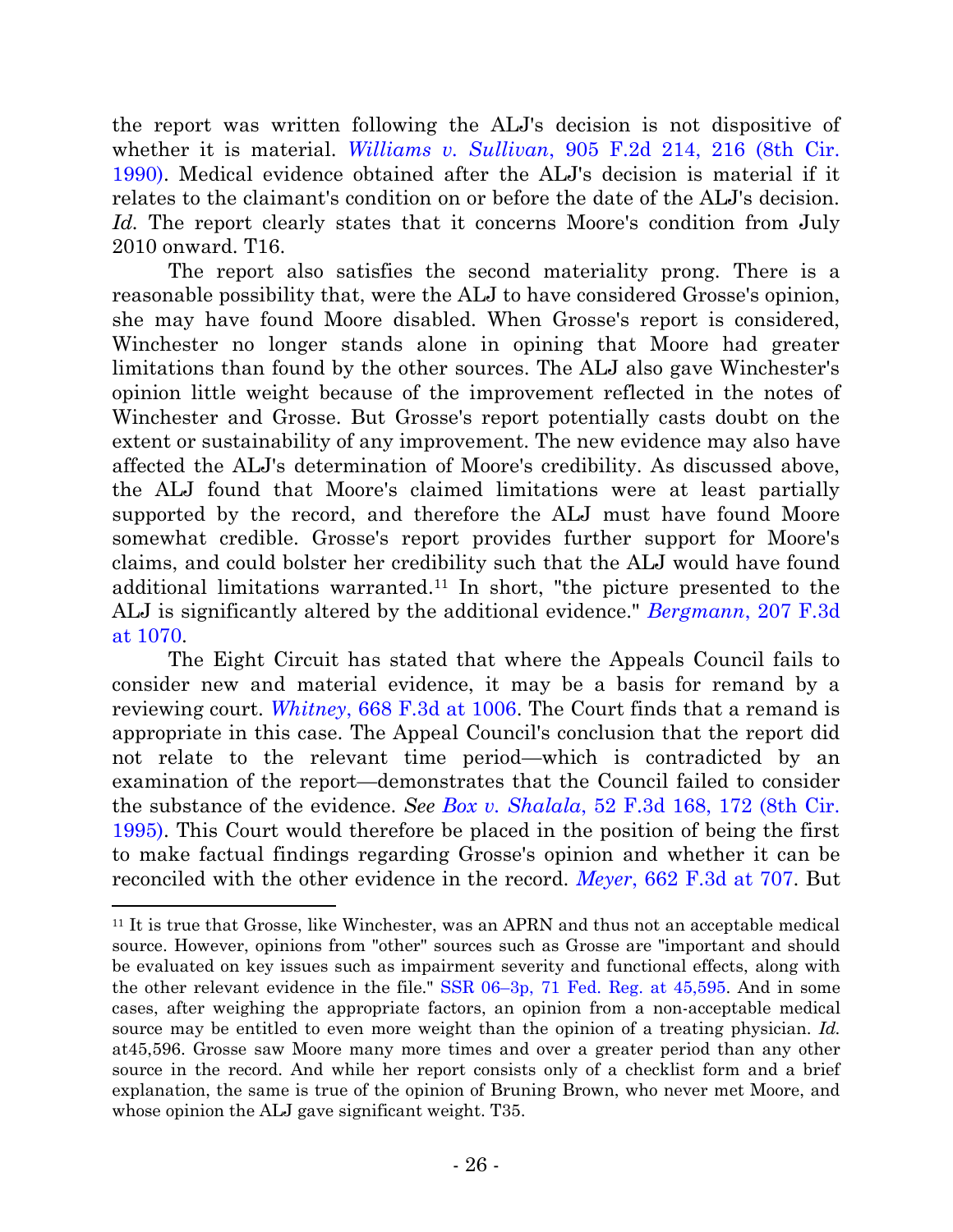"[a]ssessing the probative value of competing evidence is quintessentially the role of the fact finder[,]" and it is not appropriate for this Court to usurp that role. *Id.*; *see also Williams*[, 905 F.2d at](http://westlaw.com/find/default.wl?ft=Y&referencepositiontype=S&rs=btil2.0&rp=%2ffind%2fdefault.wl&serialnum=1990088376&fn=_top&referenceposition=216&findtype=Y&vr=2.0&db=0000350&wbtoolsId=1990088376&HistoryType=F) 217 (factual determinations within the agency's expertise are best left to the Commissioner).<sup>12</sup>

The Court therefore finds that this case should be remanded to the Commissioner.<sup>13</sup> If the Commissioner decides that an award of benefits is not appropriate, the case should be remanded to the ALJ for further proceedings. *See Lamp*[, 531 F.3d at 633](http://westlaw.com/find/default.wl?ft=Y&referencepositiontype=S&rs=btil2.0&rp=%2ffind%2fdefault.wl&serialnum=2016470016&fn=_top&referenceposition=632&findtype=Y&vr=2.0&db=0000506&wbtoolsId=2016470016&HistoryType=F) (court may remand directly to ALJ for consideration of evidence that Appeals Council failed to consider). In that event, the ALJ should consider the effect, if any, of the new evidence on the ALJ's previous findings regarding Moore's credibility, the weight to afford to the opinions of the various sources in the record, and ultimately, Moore's RFC. The ALJ should also consider whether this report affects the determination that Moore has failed to demonstrate the requisite deficits in adaptive functioning necessary to medically equal Listing 12.05C.

## **CONCLUSION**

The Court has reviewed the administrative record and finds that the ALJ did not err in any of the ways asserted by Moore. The Court also finds, however, that the Appeals Council erred in failing to properly and fully consider the new and material evidence submitted by Moore. Accordingly,

IT IS ORDERED:

- 1. This case is reversed and remanded to the Commissioner for further proceedings consistent with this opinion.
- 2. A separate judgment will be entered.

 <sup>12</sup> The Court therefore rejects the invitation by both parties to analyze the new evidence under the standard of review typically used when the Appeals Council *properly* considers evidence and declines review. Filing [22](https://ecf.ned.uscourts.gov/doc1/11312740351) at 27–29; filing [28](https://ecf.ned.uscourts.gov/doc1/11312815846) at 19–20. In such a case, the Court would determine whether the record as a whole, including the new evidence, provided substantial evidence in support of the ALJ's determination. *[Cunningham v. Apfel](http://westlaw.com/find/default.wl?ft=Y&referencepositiontype=S&rs=btil2.0&rp=%2ffind%2fdefault.wl&serialnum=2000462905&fn=_top&referenceposition=500&findtype=Y&vr=2.0&db=0000506&wbtoolsId=2000462905&HistoryType=F)*, [222 F.3d 496, 500 \(8th Cir. 2000\).](http://westlaw.com/find/default.wl?ft=Y&referencepositiontype=S&rs=btil2.0&rp=%2ffind%2fdefault.wl&serialnum=2000462905&fn=_top&referenceposition=500&findtype=Y&vr=2.0&db=0000506&wbtoolsId=2000462905&HistoryType=F) In this case, however, the question is not whether the ALJ's opinion would still be supported by substantial evidence if Grosse's opinion is considered, but whether there is a reasonable possibility the ALJ's opinion would have been materially different, had Grosse's opinion been available.

<sup>13</sup> The remand will be pursuant to sentence four of § 405(g). *[Boyd v. Astrue](http://web2.westlaw.com/find/default.wl?cite=2009+WL+856699&rs=WLW13.07&vr=2.0&rp=%2ffind%2fdefault.wl&utid=1&fn=_top&mt=FederalGovernment&sv=Split)*, 2009 WL [856699, at \\*4 \(E.D. Ark. 2009\);](http://web2.westlaw.com/find/default.wl?cite=2009+WL+856699&rs=WLW13.07&vr=2.0&rp=%2ffind%2fdefault.wl&utid=1&fn=_top&mt=FederalGovernment&sv=Split) *see also Buckner v. Apfel*[, 213 F.3d 1006, 1011 \(8th Cir.](http://web2.westlaw.com/find/default.wl?cite=213+F.3d+1006&rs=WLW13.07&vr=2.0&rp=%2ffind%2fdefault.wl&utid=1&fn=_top&mt=FederalGovernment&sv=Split)  [2000\).](http://web2.westlaw.com/find/default.wl?cite=213+F.3d+1006&rs=WLW13.07&vr=2.0&rp=%2ffind%2fdefault.wl&utid=1&fn=_top&mt=FederalGovernment&sv=Split)